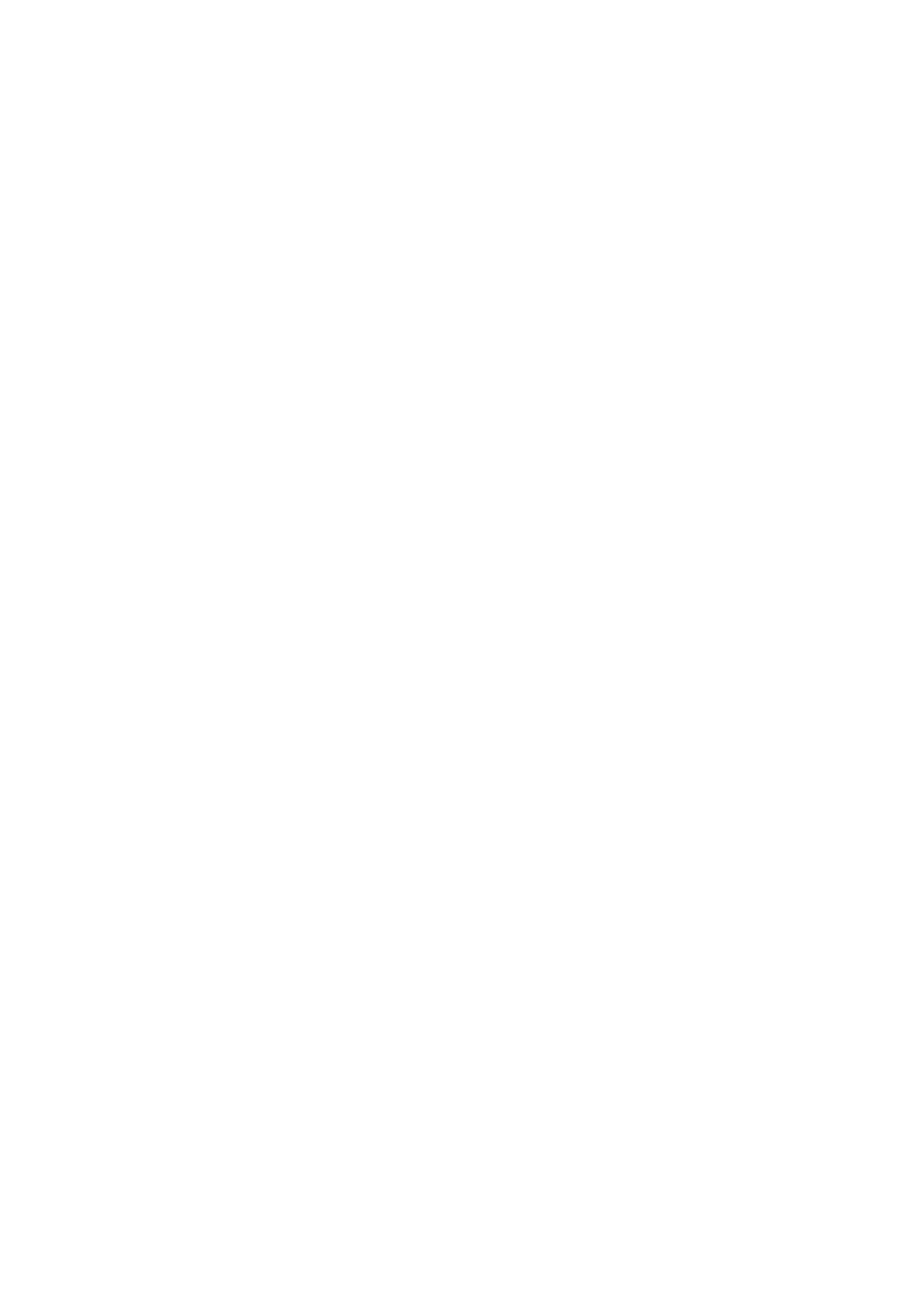# **Working Group on Cross-border Banking**

**Co-Chairs:** 

**Mr Charles Freeland, Deputy Secretary General, Basel Committee on Banking Supervision** 

**Mr Colin Powell, Chairman, Offshore Group of Banking Supervisors, and Chairman, Jersey Financial Services Commission** 

| Bermuda Monetary Authority                                     | Mr D Munro Sutherland                                                    |
|----------------------------------------------------------------|--------------------------------------------------------------------------|
| Cayman Islands Monetary Authority                              | Mr John Bourbon<br>Mrs Anna McLean                                       |
| Banque de France/Commission Bancaire                           | Mr Laurent Ettori                                                        |
| Federal Banking Supervisory Office of Germany                  | Mr Jochen Sanio<br>Mr Peter Kruschel                                     |
| <b>Guernsey Financial Services Commission</b>                  | Mr Peter G Crook (until April 2001)<br>Mr Philip Marr (since April 2001) |
| Banca d'Italia                                                 | Mr Giuseppe Godano                                                       |
| Financial Services Agency, Japan                               | Mr Kiyotaka Sasaki (until July 2001)<br>Mr Hisashi Ono (since July 2001) |
| Commission de Surveillance du Secteur Financier,<br>Luxembourg | Mr Romain Strock                                                         |
| Monetary Authority of Singapore                                | Mrs Foo-Yap Siew Hong<br>Ms Teo Lay Har                                  |
| <b>Swiss Federal Banking Commission</b>                        | Mr Daniel Zuberbühler<br>Ms Dina Balleyguier                             |
| Financial Services Authority, United Kingdom                   | <b>Mr Richard Chalmers</b>                                               |
| Board of Governors of the Federal Reserve System               | Mr William Ryback                                                        |
| <b>Federal Reserve Bank of New York</b>                        | Ms Nancy Bercovici                                                       |
| Office of the Comptroller of the Currency                      | Mr Jose Tuya<br>Ms Tanya Smith                                           |
| Secretariat                                                    | Mr Andrew Khoo                                                           |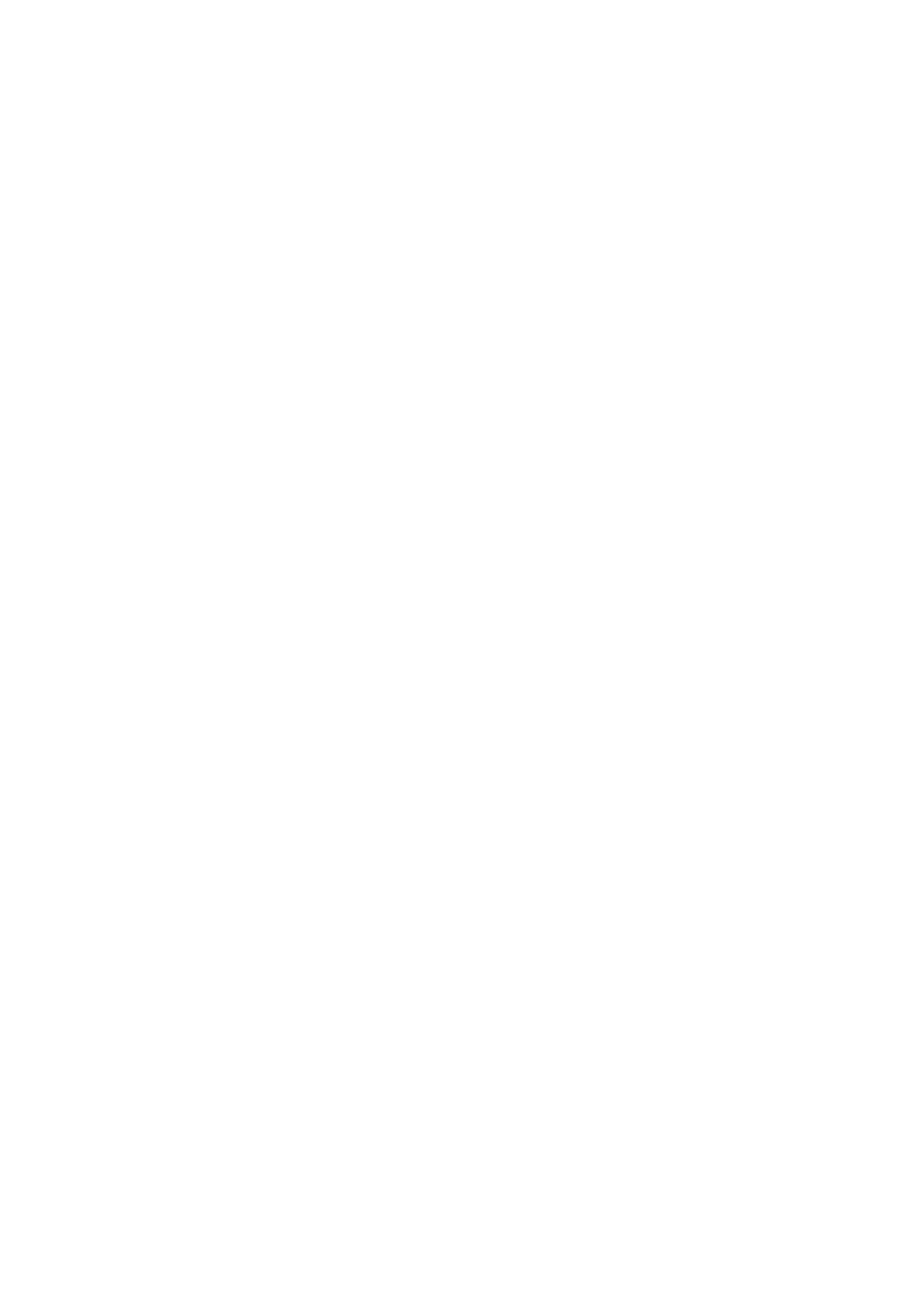# **Table of Contents**

| I.   |                |                  |  |  |  |
|------|----------------|------------------|--|--|--|
| II.  |                |                  |  |  |  |
| III. |                |                  |  |  |  |
|      | 1.             |                  |  |  |  |
|      | 2.             |                  |  |  |  |
|      |                | 2.1              |  |  |  |
|      |                | $2.2\phantom{0}$ |  |  |  |
|      |                |                  |  |  |  |
|      |                |                  |  |  |  |
|      |                |                  |  |  |  |
|      |                |                  |  |  |  |
|      |                |                  |  |  |  |
|      |                |                  |  |  |  |
|      |                |                  |  |  |  |
|      | 3.             |                  |  |  |  |
|      | $\mathbf{4}$ . |                  |  |  |  |
| IV.  |                |                  |  |  |  |
| V.   |                |                  |  |  |  |
|      |                |                  |  |  |  |
|      |                |                  |  |  |  |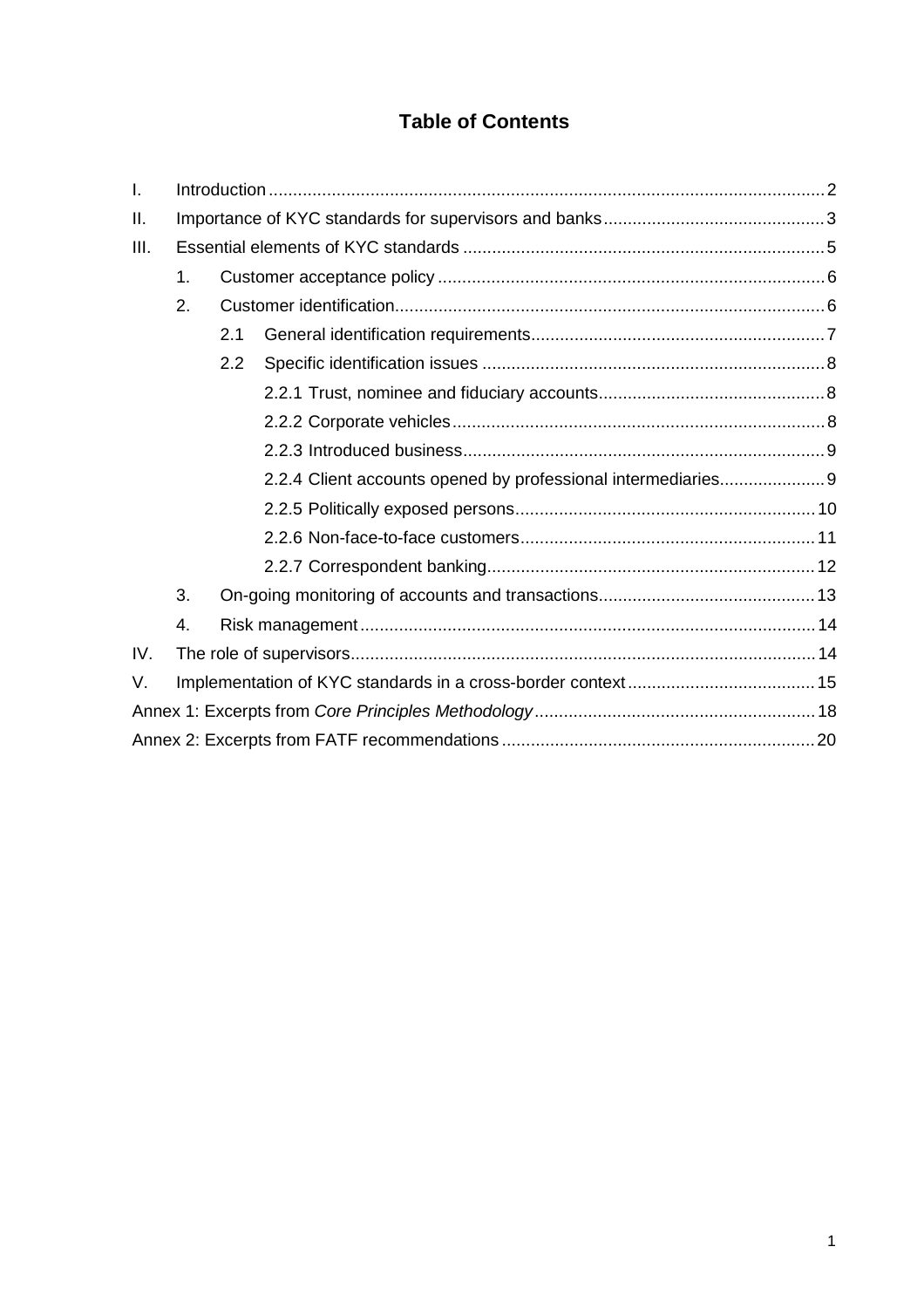# **Customer due diligence for banks**

## **I. Introduction**

 $\overline{a}$ 

1. Supervisors around the world are increasingly recognising the importance of ensuring that their banks have adequate controls and procedures in place so that they know the customers with whom they are dealing. Adequate due diligence on new and existing customers is a key part of these controls. Without this due diligence, banks can become subject to reputational, operational, legal and concentration risks, which can result in significant financial cost.

2. In reviewing the findings of an internal survey of cross-border banking in 1999, the Basel Committee identified deficiencies in a large number of countries' know-your-customer (KYC) policies for banks. Judged from a supervisory perspective, KYC policies in some countries have significant gaps and in others they are non-existent. Even among countries with well-developed financial markets, the extent of KYC robustness varies. Consequently, the Basel Committee asked the Working Group on Cross-border Banking<sup>1</sup> to examine the KYC procedures currently in place and to draw up recommended standards applicable to banks in all countries. The resulting paper was issued as a consultative document in January 2001. Following a review of the comments received, the Working Group has revised the paper and the Basel Committee is now distributing it worldwide in the expectation that the KYC framework presented here will become the benchmark for supervisors to establish national practices and for banks to design their own programmes. It is important to acknowledge that supervisory practices of some jurisdictions already meet or exceed the objective of this paper and, as a result, they may not need to implement any changes.

3. KYC is most closely associated with the fight against money-laundering, which is essentially the province of the Financial Action Task Force (FATF).<sup>2</sup> It is not the Committee's intention to duplicate the efforts of the FATF. Instead, the Committee's interest is from a wider prudential perspective. Sound KYC policies and procedures are critical in protecting the safety and soundness of banks and the integrity of banking systems. The Basel Committee and the Offshore Group of Banking Supervisors (OGBS) continue to support strongly the adoption and implementation of the FATF recommendations, particularly those relating to banks, and intend the standards in this paper to be consistent with the FATF recommendations. The Committee and the OGBS will also consider the adoption of any higher standards introduced by the FATF as a result of its current review of the 40 Recommendations. Consequently, the Working Group has been and will remain in close contact with the FATF as it develops its thoughts.

4. The Basel Committee's approach to KYC is from a wider prudential, not just antimoney laundering, perspective. Sound KYC procedures must be seen as a critical element in the effective management of banking risks. KYC safeguards go beyond simple account

<sup>1</sup> This is a joint group consisting of members of the Basel Committee and of the Offshore Group of Banking Supervisors.

<sup>2</sup> The FATF is an inter-governmental body which develops and promotes policies, both nationally and internationally, to combat money laundering. It has 29 member countries and two regional organisations. It works in close cooperation with other international bodies involved in this area such as the United Nations Office for Drug Control and Crime Prevention, the Council of Europe, the Asia-Pacific Group on Money Laundering and the Caribbean Financial Action Task Force. The FATF defines money laundering as the processing of criminal proceeds in order to disguise their illegal origin.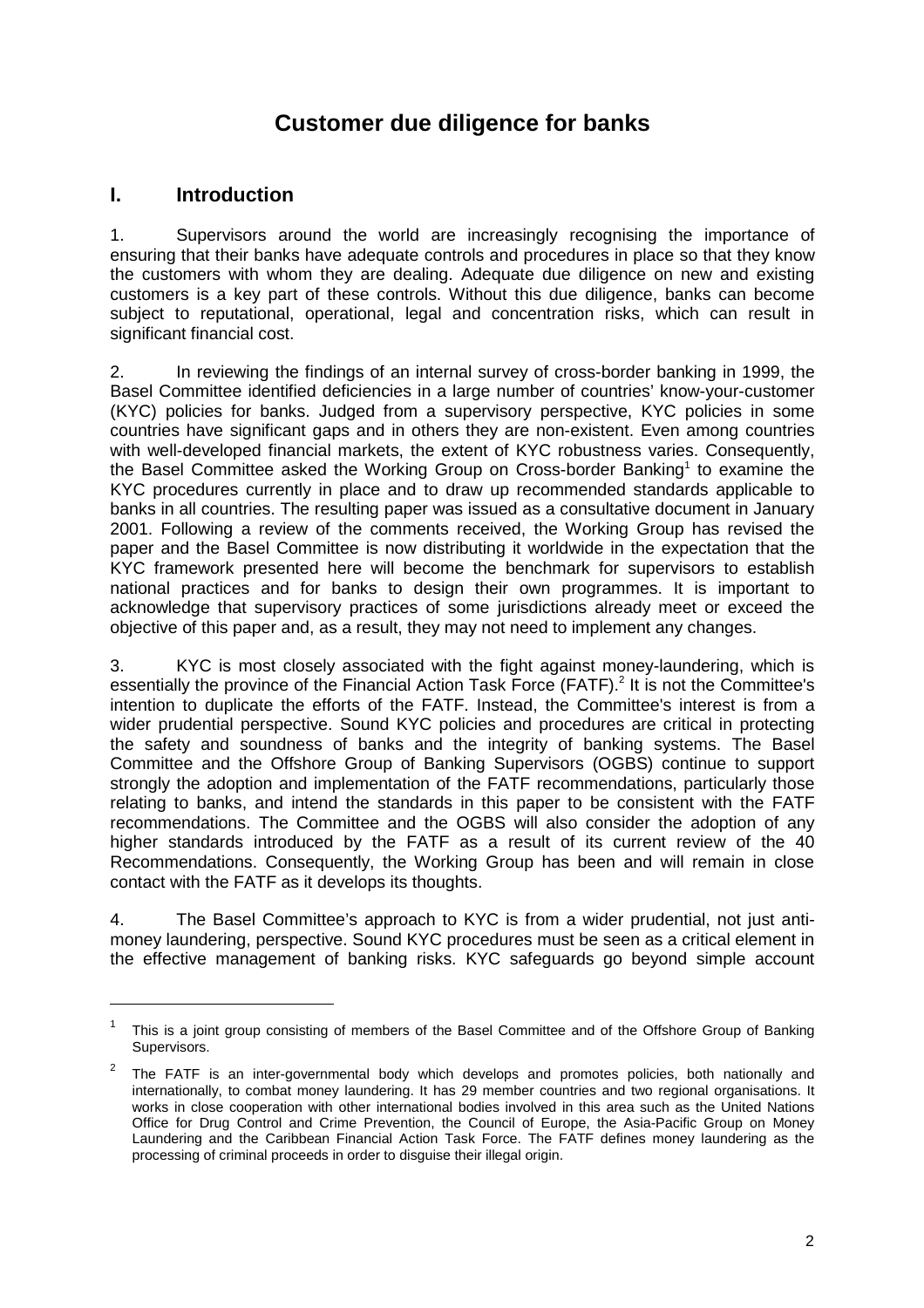opening and record-keeping and require banks to formulate a customer acceptance policy and a tiered customer identification programme that involves more extensive due diligence for higher risk accounts, and includes proactive account monitoring for suspicious activities.

5. The Basel Committee's interest in sound KYC standards originates from its concerns for market integrity and has been heightened by the direct and indirect losses incurred by banks due to their lack of diligence in applying appropriate procedures. These losses could probably have been avoided and damage to the banks' reputation significantly diminished had the banks maintained effective KYC programmes.

6. This paper reinforces the principles established in earlier Committee papers by providing more precise guidance on the essential elements of KYC standards and their implementation. In developing this guidance, the Working Group has drawn on practices in member countries and taken into account evolving supervisory developments. The essential elements presented in this paper are guidance as to minimum standards for worldwide implementation for all banks. These standards may need to be supplemented and/or strengthened, by additional measures tailored to the risks of particular institutions and risks in the banking system of individual countries. For example, enhanced diligence is required in the case of higher-risk accounts or for banks that specifically aim to attract high net-worth customers. In a number of specific sections in this paper, there are recommendations for higher standards of due diligence for higher risk areas within a bank, where applicable.

7. The need for rigorous customer due diligence standards is not restricted to banks. The Basel Committee believes similar guidance needs to be developed for all non-bank financial institutions and professional intermediaries of financial services such as lawyers and accountants.

# **II. Importance of KYC standards for supervisors and banks**

8. The FATF and other international groupings have worked intensively on KYC issues, and the FATF's 40 Recommendations on combating money-laundering<sup>3</sup> have international recognition and application. It is not the intention of this paper to duplicate that work.

9. At the same time, sound KYC procedures have particular relevance to the safety and soundness of banks, in that:

- they help to protect banks' reputation and the integrity of banking systems by reducing the likelihood of banks becoming a vehicle for or a victim of financial crime and suffering consequential reputational damage;
- they constitute an essential part of sound risk management (e.g. by providing the basis for identifying, limiting and controlling risk exposures in assets and liabilities, including assets under management).

10. The inadequacy or absence of KYC standards can subject banks to serious customer and counterparty risks, especially *reputational, operational, legal and concentration risks*. It is worth noting that all these risks are interrelated. However, any one

<sup>3</sup> See FATF recommendations 10 to 19 which are reproduced in Annex 2.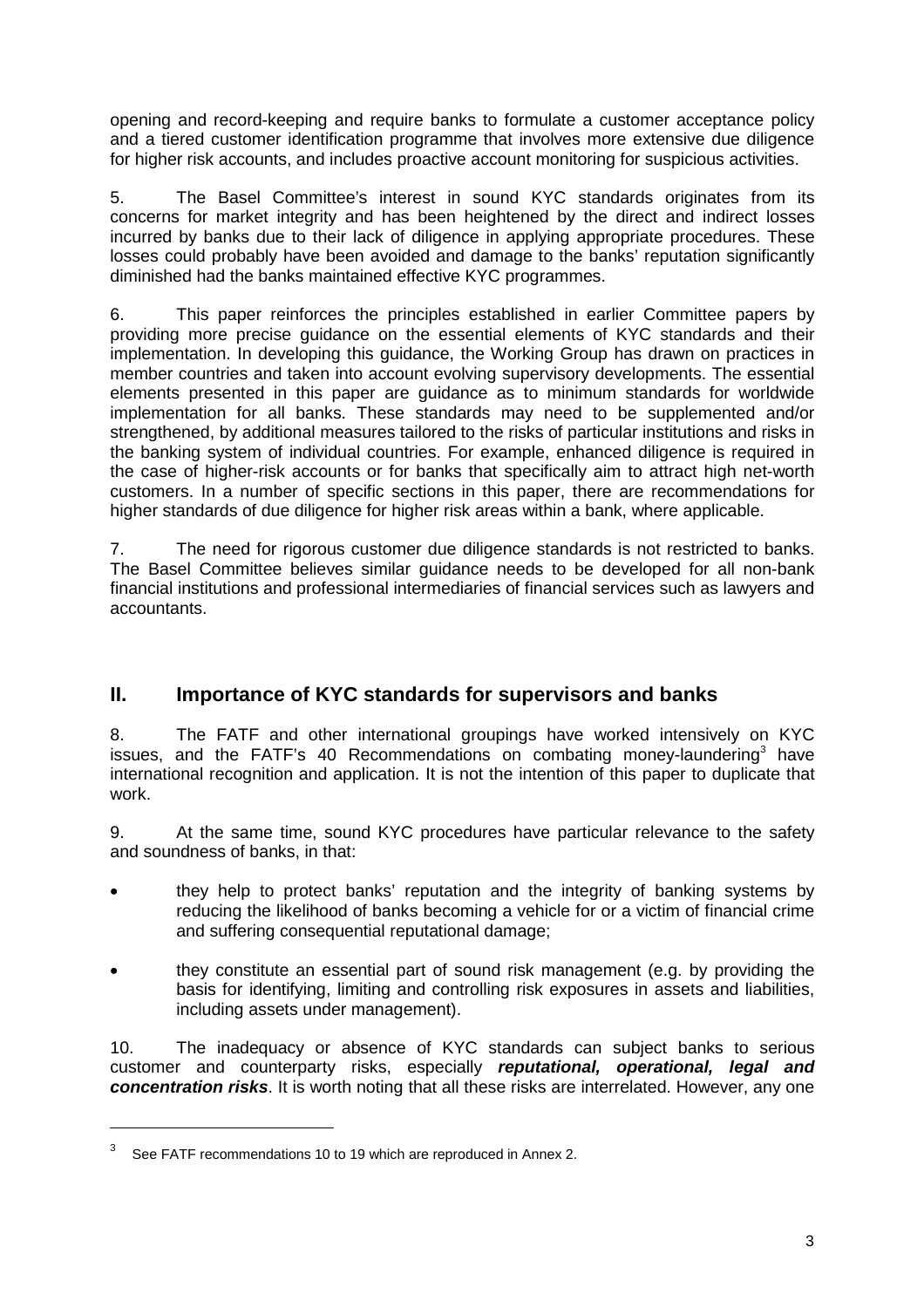of them can result in significant financial cost to banks (e.g. through the withdrawal of funds by depositors, the termination of inter-bank facilities, claims against the bank, investigation costs, asset seizures and freezes, and loan losses), as well as the need to divert considerable management time and energy to resolving problems that arise.

11. *Reputational risk* poses a major threat to banks, since the nature of their business requires maintaining the confidence of depositors, creditors and the general marketplace. Reputational risk is defined as the potential that adverse publicity regarding a bank's business practices and associations, whether accurate or not, will cause a loss of confidence in the integrity of the institution. Banks are especially vulnerable to reputational risk because they can so easily become a vehicle for or a victim of illegal activities perpetrated by their customers. They need to protect themselves by means of continuous vigilance through an effective KYC programme. Assets under management, or held on a fiduciary basis, can pose particular reputational dangers.

12. *Operational risk* can be defined as the risk of direct or indirect loss resulting from inadequate or failed internal processes, people and systems or from external events. Most operational risk in the KYC context relates to weaknesses in the implementation of banks' programmes, ineffective control procedures and failure to practise due diligence. A public perception that a bank is not able to manage its operational risk effectively can disrupt or adversely affect the business of the bank.

13. *Legal risk* is the possibility that lawsuits, adverse judgements or contracts that turn out to be unenforceable can disrupt or adversely affect the operations or condition of a bank. Banks may become subject to lawsuits resulting from the failure to observe mandatory KYC standards or from the failure to practise due diligence. Consequently, banks can, for example, suffer fines, criminal liabilities and special penalties imposed by supervisors. Indeed, a court case involving a bank may have far greater cost implications for its business than just the legal costs. Banks will be unable to protect themselves effectively from such legal risks if they do not engage in due diligence in identifying their customers and understanding their business.

14. Supervisory concern about *concentration risk* mostly applies on the assets side of the balance sheet. As a common practice, supervisors not only require banks to have information systems to identify credit concentrations but most also set prudential limits to restrict banks' exposures to single borrowers or groups of related borrowers. Without knowing precisely who the customers are, and their relationship with other customers, it will not be possible for a bank to measure its concentration risk. This is particularly relevant in the context of related counterparties and connected lending.

15. On the liabilities side, concentration risk is closely associated with funding risk, particularly the risk of early and sudden withdrawal of funds by large depositors, with potentially damaging consequences for the bank's liquidity. Funding risk is more likely to be higher in the case of small banks and those that are less active in the wholesale markets than large banks. Analysing deposit concentrations requires banks to understand the characteristics of their depositors, including not only their identities but also the extent to which their actions may be linked with those of other depositors. It is essential that liabilities managers in small banks not only know but maintain a close relationship with large depositors, or they will run the risk of losing their funds at critical times.

16. Customers frequently have multiple accounts with the same bank, but in offices located in different countries. To effectively manage the reputational, compliance and legal risk arising from such accounts, banks should be able to aggregate and monitor significant balances and activity in these accounts on a fully consolidated worldwide basis, regardless of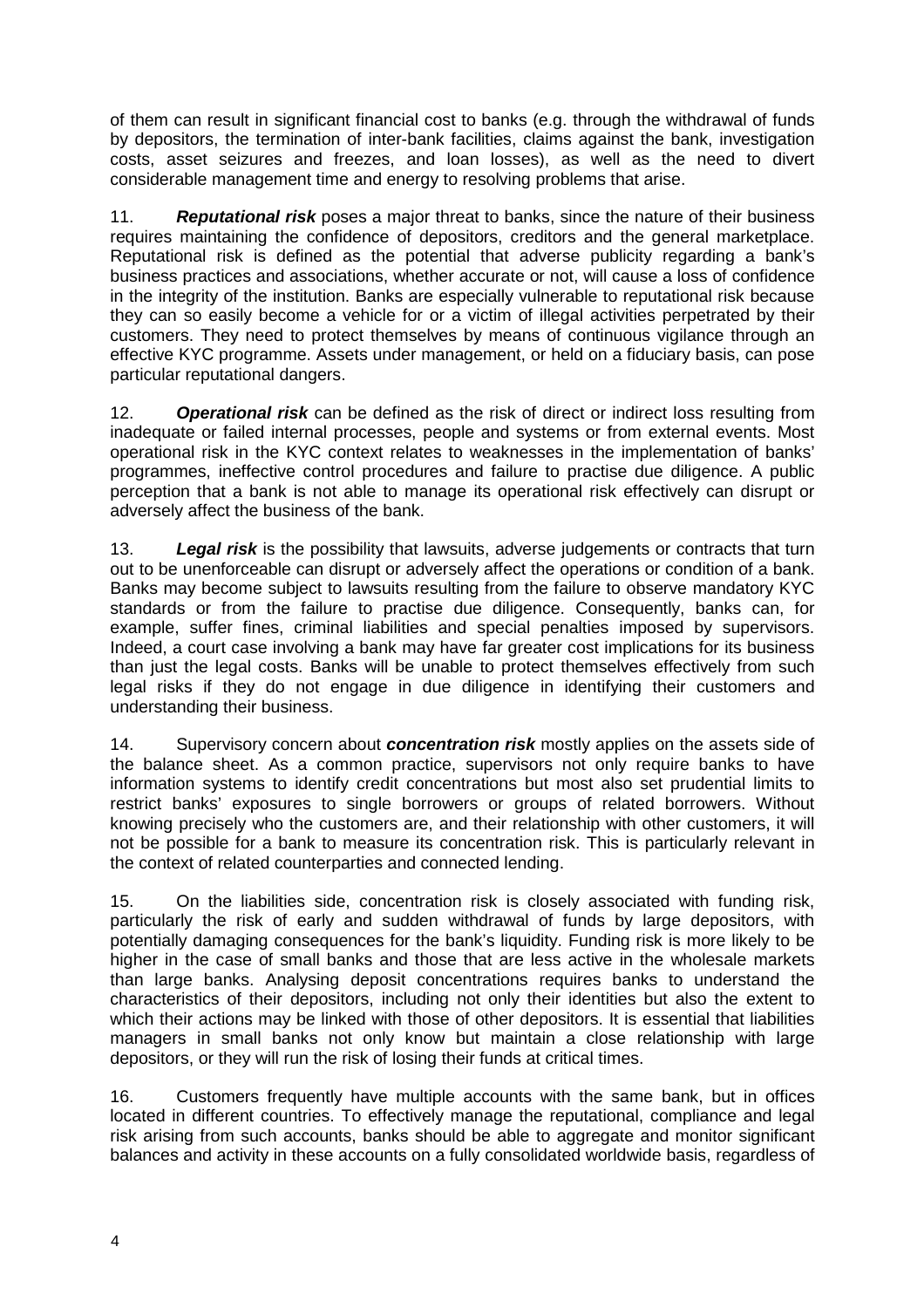whether the accounts are held on balance sheet, off balance sheet, as assets under management, or on a fiduciary basis.

17. Both the Basel Committee and the Offshore Group of Banking Supervisors are fully convinced that effective KYC practices should be part of the risk management and internal control systems in all banks worldwide. National supervisors are responsible for ensuring that banks have minimum standards and internal controls that allow them to adequately know their customers. Voluntary codes of conduct<sup>4</sup> issued by industry organisations or associations can be of considerable value in underpinning regulatory guidance, by giving practical advice to banks on operational matters. However, such codes cannot be regarded as a substitute for formal regulatory guidance.

# **III. Essential elements of KYC standards**

18. The Basel Committee's guidance on KYC has been contained in the following three papers and they reflect the evolution of the supervisory thinking over time. *The Prevention of Criminal Use of the Banking System for the Purpose of Money-Laundering issued in 1988* stipulates the basic ethical principles and encourages banks to put in place effective procedures to identify customers, decline suspicious transactions and cooperate with law enforcement agencies. The 1997 *Core Principles for Effective Banking Supervision* states, in a broader discussion of internal controls, that banks should have adequate policies, practices and procedures in place, including strict "know-your-customer" rules; specifically, supervisors should encourage the adoption of the relevant recommendations of the FATF. These relate to customer identification and record-keeping, increased diligence by financial institutions in detecting and reporting suspicious transactions, and measures to deal with countries with inadequate anti-money laundering measures. The 1999 *Core Principles Methodology* further elaborates the Core Principles by listing a number of essential and additional criteria. (Annex 1 sets out the relevant extracts from the *Core Principles* and the *Methodology*.)

19. All banks should be required to "have in place adequate policies, practices and procedures that promote high ethical and professional standards and prevent the bank from being used, intentionally or unintentionally, by criminal elements".<sup>5</sup> Certain key elements should be included by banks in the design of KYC programmes. Such essential elements should start from the banks' risk management and control procedures and should include (1) customer acceptance policy, (2) customer identification, (3) on-going monitoring of high risk accounts and (4) risk management. Banks should not only establish the identity of their customers, but should also monitor account activity to determine those transactions that do not conform with the normal or expected transactions for that customer or type of account. KYC should be a core feature of banks' risk management and control procedures, and be complemented by regular compliance reviews and internal audit. The intensity of KYC programmes beyond these essential elements should be tailored to the degree of risk.

<sup>4</sup> An example of an industry code is the "Global anti-money-laundering guidelines for Private Banking" (also called the Wolfsberg Principles) that was drawn up in October 2000 by twelve major banks with significant involvement in private banking.

<sup>5</sup> *Core Principles Methodology*, Essential Criterion 1.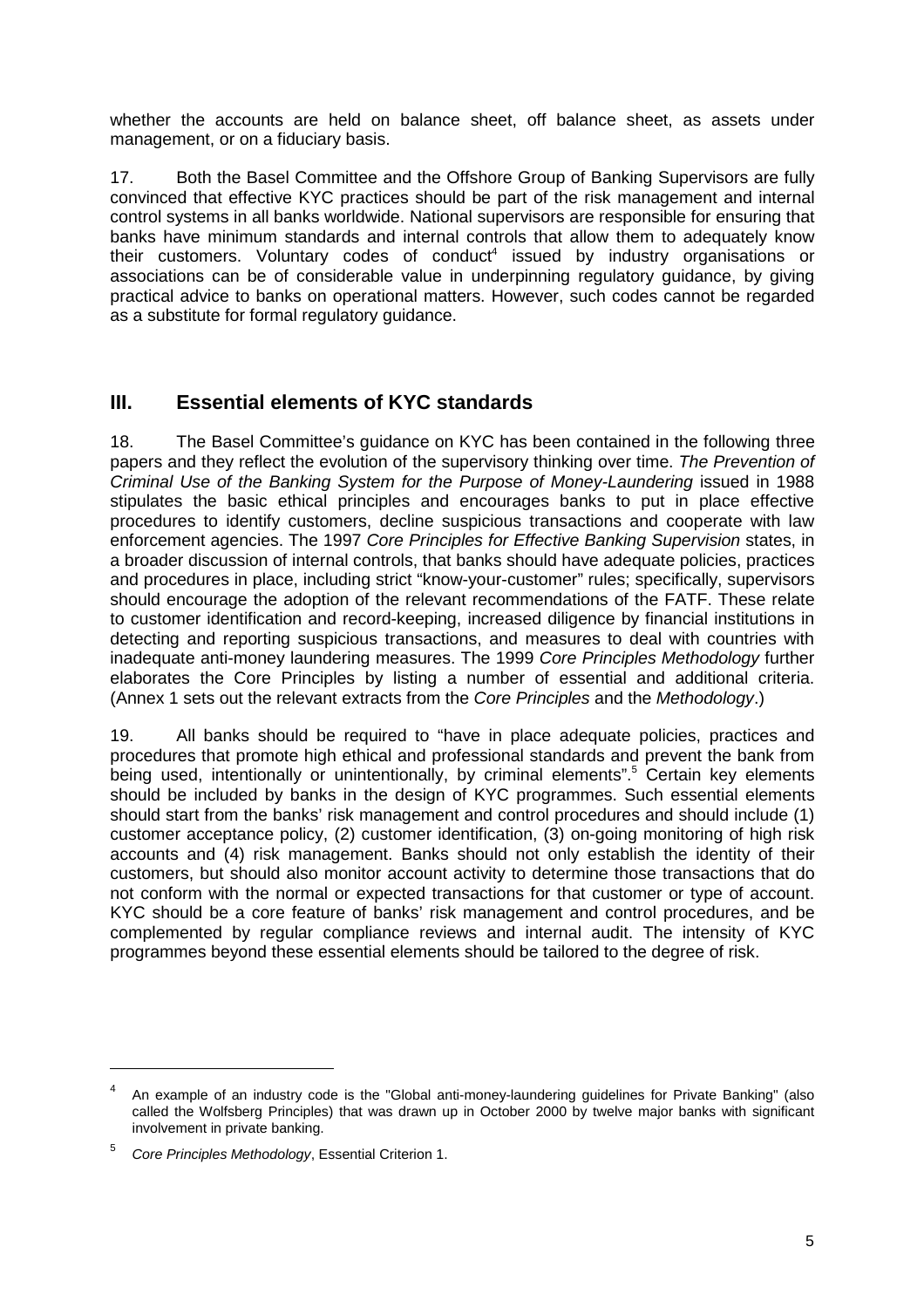#### **1. Customer acceptance policy**

20. Banks should develop clear customer acceptance policies and procedures, including a description of the types of customer that are likely to pose a higher than average risk to a bank. In preparing such policies, factors such as customers' background, country of origin, public or high profile position, linked accounts, business activities or other risk indicators should be considered. Banks should develop graduated customer acceptance policies and procedures that require more extensive due diligence for higher risk customers. For example, the policies may require the most basic account-opening requirements for a working individual with a small account balance. It is important that the customer acceptance policy is not so restrictive that it results in a denial of access by the general public to banking services, especially for people who are financially or socially disadvantaged. On the other hand, quite extensive due diligence would be essential for an individual with a high net worth whose source of funds is unclear. Decisions to enter into business relationships with higher risk customers, such as politically exposed persons (see section 2.2.3 below), should be taken exclusively at senior management level.

#### **2. Customer identification**

21. Customer identification is an essential element of KYC standards. For the purposes of this paper, a customer includes:

- the person or entity that maintains an account with the bank or those on whose behalf an account is maintained (i.e. beneficial owners);
- the beneficiaries of transactions conducted by professional intermediaries; and
- $\bullet$  any person or entity connected with a financial transaction who can pose a significant reputational or other risk to the bank.

22. Banks should establish a systematic procedure for identifying new customers and should not establish a banking relationship until the identity of a new customer is satisfactorily verified.

23. Banks should "document and enforce policies for identification of customers and those acting on their behalf".<sup>6</sup> The best documents for verifying the identity of customers are those most difficult to obtain illicitly and to counterfeit. Special attention should be exercised in the case of non-resident customers and in no case should a bank short-circuit identity procedures just because the new customer is unable to present himself for interview. The bank should always ask itself why the customer has chosen to open an account in a foreign jurisdiction.

24. The customer identification process applies naturally at the outset of the relationship. To ensure that records remain up-to-date and relevant, there is a need for banks to undertake regular reviews of existing records.<sup>7</sup> An appropriate time to do so is when a transaction of significance takes place, when customer documentation standards change substantially, or when there is a material change in the way that the account is operated. However, if a bank becomes aware at any time that it lacks sufficient information about an

 $\overline{a}$ 

<sup>6</sup> *Core Principles Methodology*, Essential Criterion 2.

<sup>7</sup> The application of new KYC standards to existing accounts is currently subject to FATF review.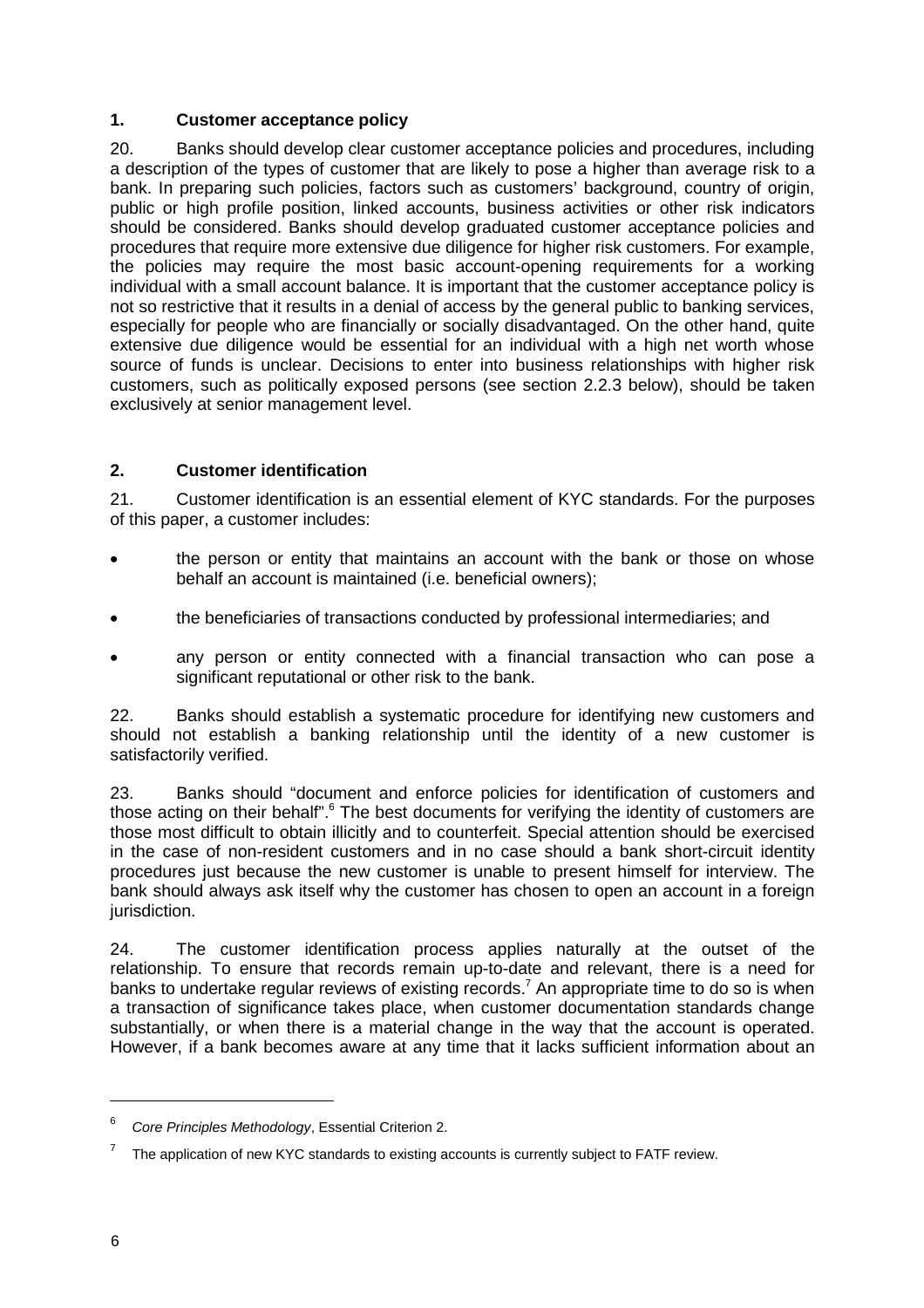existing customer, it should take steps to ensure that all relevant information is obtained as quickly as possible.

25. Banks that offer private banking services are particularly exposed to reputational risk, and should therefore apply enhanced due diligence to such operations. Private banking accounts, which by nature involve a large measure of confidentiality, can be opened in the name of an individual, a commercial business, a trust, an intermediary or a personalised investment company. In each case reputational risk may arise if the bank does not diligently follow established KYC procedures. All new clients and new accounts should be approved by at least one person, of appropriate seniority, other than the private banking relationship manager. If particular safeguards are put in place internally to protect confidentiality of private banking customers and their business, banks must still ensure that at least equivalent scrutiny and monitoring of these customers and their business can be conducted, e.g. they must be open to review by compliance officers and auditors.

26. Banks should develop "clear standards on what records must be kept on customer identification and individual transactions and their retention period".<sup>8</sup> Such a practice is essential to permit a bank to monitor its relationship with the customer, to understand the customer's on-going business and, if necessary, to provide evidence in the event of disputes, legal action, or a financial investigation that could lead to criminal prosecution. As the starting point and natural follow-up of the identification process, banks should obtain customer identification papers and retain copies of them for at least five years after an account is closed. They should also retain all financial transaction records for at least five years after the transaction has taken place.

#### *2.1 General identification requirements*

27. Banks need to obtain all information necessary to establish to their full satisfaction the identity of each new customer and the purpose and intended nature of the business relationship. The extent and nature of the information depends on the type of applicant (personal, corporate, etc.) and the expected size of the account. National supervisors are encouraged to provide guidance to assist banks in designing their own identification procedures. The Working Group intends to develop [essential elements of customer](www.bis.org/publ/bcbs85annex.htm)  identification requirements.

28. When an account has been opened, but problems of verification arise in the banking relationship which cannot be resolved, the bank should close the account and return the monies to the source from which they were received. $9$ 

29. While the transfer of an opening balance from an account in the customer's name in another bank subject to the same KYC standard may provide some comfort, banks should nevertheless consider the possibility that the previous account manager may have asked for the account to be removed because of a concern about dubious activities. Naturally, customers have the right to move their business from one bank to another. However, if a bank has any reason to believe that an applicant is being refused banking facilities by another bank, it should apply enhanced diligence procedures to the customer.

 $\overline{a}$ 

<sup>8</sup> *Core Principles Methodology*, Essential Criterion 2.

<sup>9</sup> Subject to any national legislation concerning handling of suspicious transactions.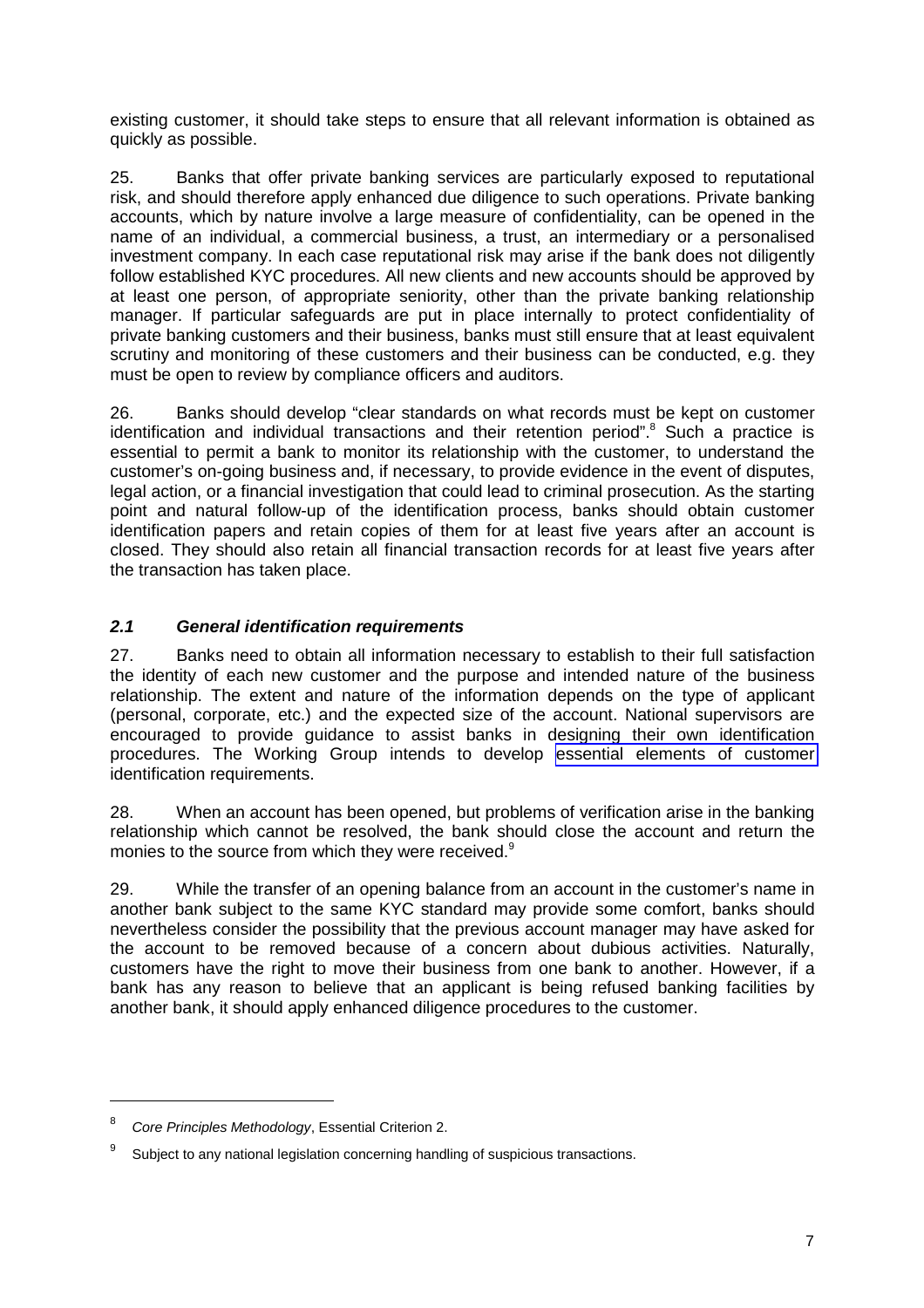30. Banks should never agree to open an account or conduct ongoing business with a customer who insists on anonymity or who gives a fictitious name. Nor should confidential numbered<sup>10</sup> accounts function as anonymous accounts but they should be subject to exactly the same KYC procedures as all other customer accounts, even if the test is carried out by selected staff. Whereas a numbered account can offer additional protection for the identity of the account-holder, the identity must be known to a sufficient number of staff to operate proper due diligence. Such accounts should in no circumstances be used to hide the customer identity from a bank's compliance function or from the supervisors.

### *2.2 Specific identification issues*

31. There are a number of more detailed issues relating to customer identification which need to be addressed. Several of these are currently under consideration by the FATF as part of a general review of its 40 recommendations, and the Working Group recognises the need to be consistent with the FATF.

#### *2.2.1 Trust, nominee and fiduciary accounts*

32. Trust, nominee and fiduciary accounts can be used to circumvent customer identification procedures. While it may be legitimate under certain circumstances to provide an extra layer of security to protect the confidentiality of legitimate private banking customers, it is essential that the true relationship is understood. Banks should establish whether the customer is taking the name of another customer, acting as a "front", or acting on behalf of another person as trustee, nominee or other intermediary. If so, a necessary precondition is receipt of satisfactory evidence of the identity of any intermediaries, and of the persons upon whose behalf they are acting, as well as details of the nature of the trust or other arrangements in place. Specifically, the identification of a trust should include the trustees, settlors/grantors and beneficiaries.<sup>11</sup>

#### *2.2.2 Corporate vehicles*

33. Banks need to be vigilant in preventing corporate business entities from being used by natural persons as a method of operating anonymous accounts. Personal asset holding vehicles, such as international business companies, may make proper identification of customers or beneficial owners difficult. A bank should understand the structure of the company, determine the source of funds, and identify the beneficial owners and those who have control over the funds.

34. Special care needs to be exercised in initiating business transactions with companies that have nominee shareholders or shares in bearer form. Satisfactory evidence of the identity of beneficial owners of all such companies needs to be obtained. In the case of entities which have a significant proportion of capital in the form of bearer shares, extra vigilance is called for. A bank may be completely unaware that the bearer shares have changed hands. The onus is on banks to put in place satisfactory procedures to monitor the

 $10$  In a numbered account, the name of the beneficial owner is known to the bank but is substituted by an account number or code name in subsequent documentation.

 $11$  Beneficiaries should be identified as far as possible when defined. It is recognised that it may not be possible to identify the beneficiaries of trusts precisely at the outset. For example, some beneficiaries may be unborn children and some may be conditional on the occurrence of specific events. In addition, beneficiaries being specific classes of individuals (e.g. employee pension funds) may be appropriately dealt with as pooled accounts as referred to in paragraphs 38-9.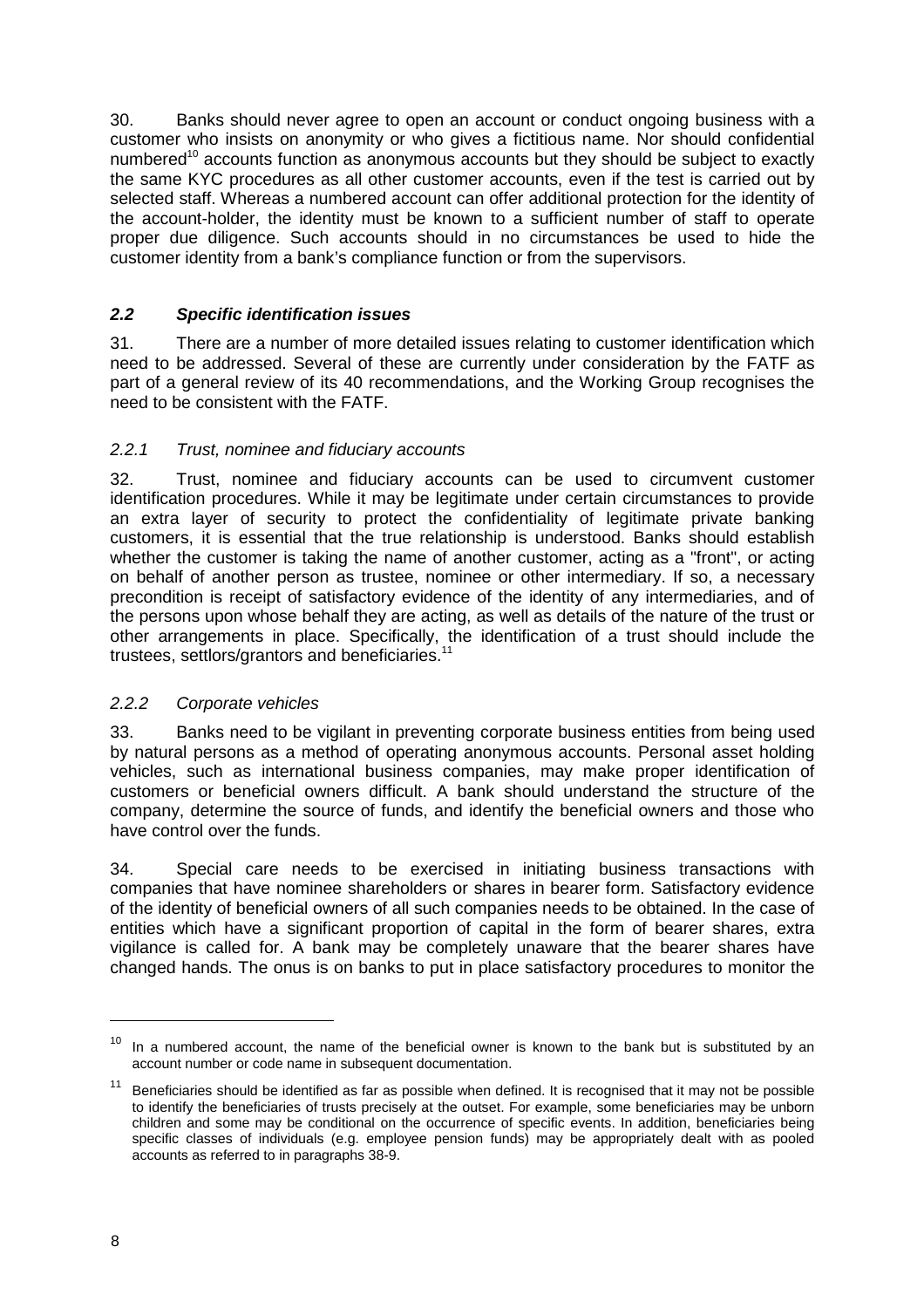identity of material beneficial owners. This may require the bank to immobilise the shares, e.g. by holding the bearer shares in custody.

#### *2.2.3 Introduced business*

35. The performance of identification procedures can be time consuming and there is a natural desire to limit any inconvenience for new customers. In some countries, it has therefore become customary for banks to rely on the procedures undertaken by other banks or introducers when business is being referred. In doing so, banks risk placing excessive reliance on the due diligence procedures that they expect the introducers to have performed. Relying on due diligence conducted by an introducer, however reputable, does not in any way remove the ultimate responsibility of the recipient bank to know its customers and their business. In particular, banks should not rely on introducers that are subject to weaker standards than those governing the banks' own KYC procedures or that are unwilling to share copies of due diligence documentation.

36. The Basel Committee recommends that banks that use introducers should carefully assess whether the introducers are "fit and proper" and are exercising the necessary due diligence in accordance with the standards set out in this paper. The ultimate responsibility for knowing customers always lies with the bank. Banks should use the following criteria to determine whether an introducer can be relied upon:<sup>12</sup>

- $\bullet$  it must comply with the minimum customer due diligence practices identified in this paper;
- the customer due diligence procedures of the introducer should be as rigorous as those which the bank would have conducted itself for the customer;
- the bank must satisfy itself as to the reliability of the systems put in place by the introducer to verify the identity of the customer;
- the bank must reach agreement with the introducer that it will be permitted to verify the due diligence undertaken by the introducer at any stage; and
- $\bullet$  all relevant identification data and other documentation pertaining to the customer's identity should be immediately submitted by the introducer to the bank, who must carefully review the documentation provided. Such information must be available for review by the supervisor and the financial intelligence unit or equivalent enforcement agency, where appropriate legal authority has been obtained.

In addition, banks should conduct periodic reviews to ensure that an introducer which it relies on continues to conform to the criteria set out above.

#### *2.2.4 Client accounts opened by professional intermediaries*

37. When a bank has knowledge or reason to believe that a client account opened by a professional intermediary is on behalf of a single client, that client must be identified.

38. Banks often hold "pooled" accounts managed by professional intermediaries on behalf of entities such as mutual funds, pension funds and money funds. Banks also hold

 $12$  The FATF is currently engaged in a review of the appropriateness of eligible introducers.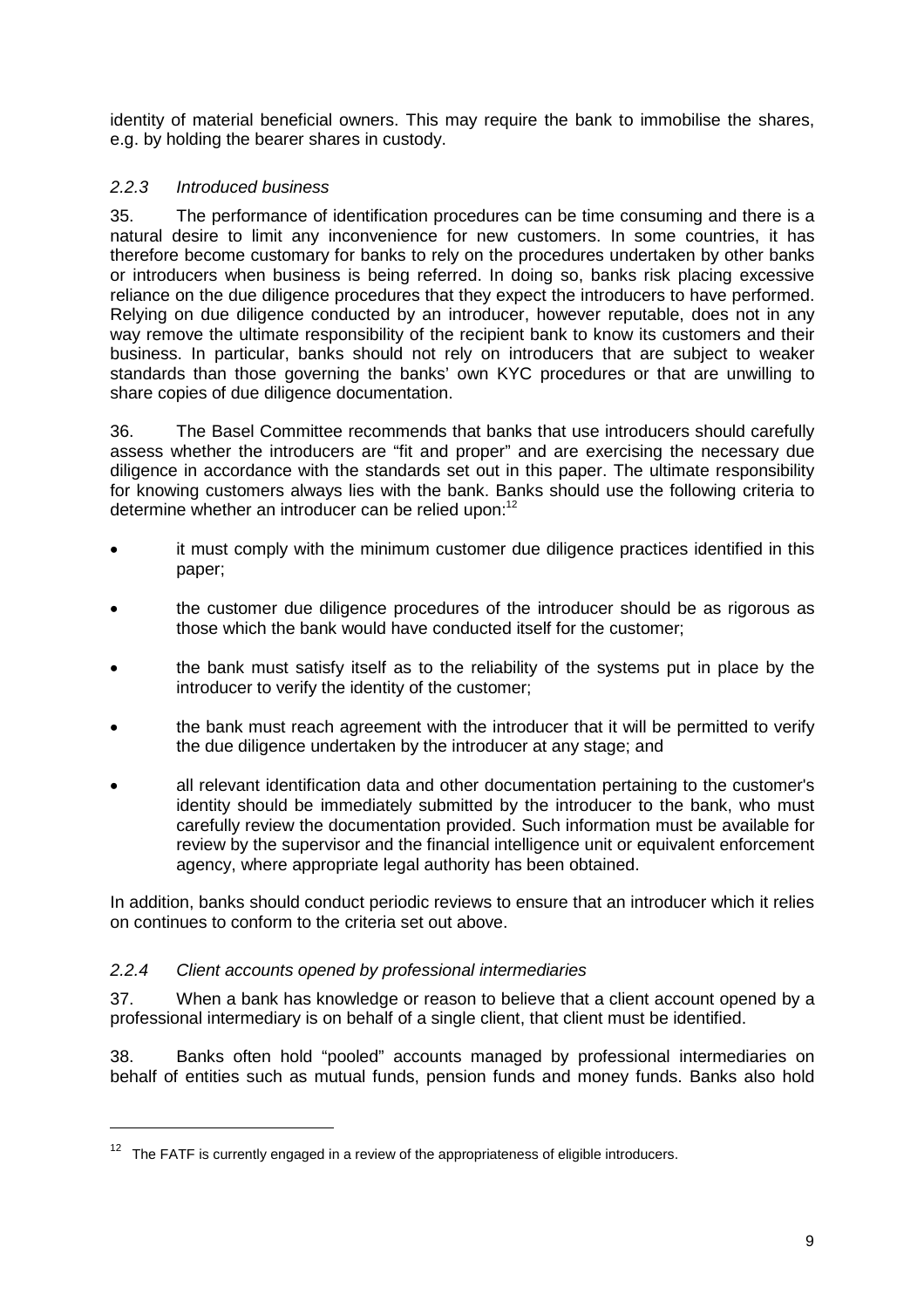pooled accounts managed by lawyers or stockbrokers that represent funds held on deposit or in escrow for a range of clients. Where funds held by the intermediary are not co-mingled at the bank, but where there are "sub-accounts" which can be attributable to each beneficial owner, all beneficial owners of the account held by the intermediary must be identified.

39. Where the funds are co-mingled, the bank should look through to the beneficial owners. There can be circumstances where the bank may not need to look beyond the intermediary, for example, when the intermediary is subject to the same regulatory and money laundering legislation and procedures, and in particular is subject to the same due diligence standards in respect of its client base as the bank. National supervisory guidance should clearly set out those circumstances in which banks need not look beyond the intermediary. Banks should accept such accounts only on the condition that they are able to establish that the intermediary has engaged in a sound due diligence process and has the systems and controls to allocate the assets in the pooled accounts to the relevant beneficiaries. In assessing the due diligence process of the intermediary, the bank should apply the criteria set out in paragraph 36 above, in respect of introduced business, in order to determine whether a professional intermediary can be relied upon.

40. Where the intermediary is not empowered to furnish the required information on beneficiaries to the bank, for example, lawyers<sup>13</sup> bound by professional secrecy codes or when that intermediary is not subject to due diligence standards equivalent to those set out in this paper or to the requirements of comprehensive anti-money laundering legislation, then the bank should not permit the intermediary to open an account.

### *2.2.5 Politically exposed persons*

41. Business relationships with individuals holding important public positions and with persons or companies clearly related to them may expose a bank to significant reputational and/or legal risks. Such politically exposed persons ("PEPs") are individuals who are or have been entrusted with prominent public functions, including heads of state or of government, senior politicians, senior government, judicial or military officials, senior executives of publicly owned corporations and important political party officials. There is always a possibility, especially in countries where corruption is widespread, that such persons abuse their public powers for their own illicit enrichment through the receipt of bribes, embezzlement, etc.

42. Accepting and managing funds from corrupt PEPs will severely damage the bank's own reputation and can undermine public confidence in the ethical standards of an entire financial centre, since such cases usually receive extensive media attention and strong political reaction, even if the illegal origin of the assets is often difficult to prove. In addition, the bank may be subject to costly information requests and seizure orders from law enforcement or judicial authorities (including international mutual assistance procedures in criminal matters) and could be liable to actions for damages by the state concerned or the victims of a regime. Under certain circumstances, the bank and/or its officers and employees themselves can be exposed to charges of money laundering, if they know or should have known that the funds stemmed from corruption or other serious crimes.

43. Some countries have recently amended or are in the process of amending their laws and regulations to criminalise active corruption of foreign civil servants and public officers in

<sup>&</sup>lt;sup>13</sup> The FATF is currently engaged in a review of KYC procedures governing accounts opened by lawyers on behalf of clients.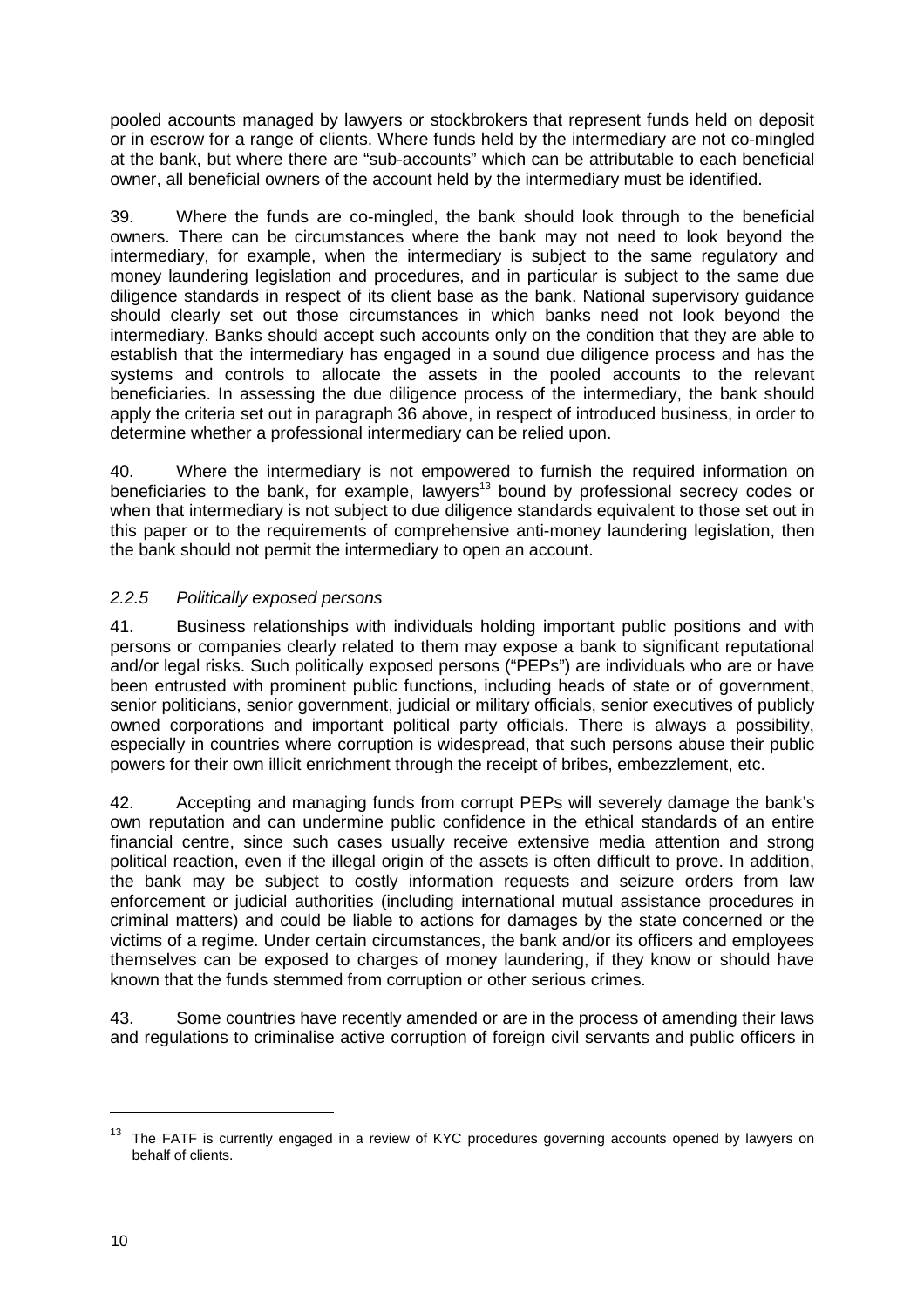accordance with the relevant international convention.<sup>14</sup> In these jurisdictions foreign corruption becomes a predicate offence for money laundering and all the relevant anti-money laundering laws and regulations apply (e.g. reporting of suspicious transactions, prohibition on informing the customer, internal freeze of funds etc). But even in the absence of such an explicit legal basis in criminal law, it is clearly undesirable, unethical and incompatible with the fit and proper conduct of banking operations to accept or maintain a business relationship if the bank knows or must assume that the funds derive from corruption or misuse of public assets. There is a compelling need for a bank considering a relationship with a person whom it suspects of being a PEP to identify that person fully, as well as people and companies that are clearly related to him/her.

44. Banks should gather sufficient information from a new customer, and check publicly available information, in order to establish whether or not the customer is a PEP. Banks should investigate the source of funds before accepting a PEP. The decision to open an account for a PEP should be taken at a senior management level.

#### *2.2.6 Non-face-to-face customers*

45. Banks are increasingly asked to open accounts on behalf of customers who do not present themselves for personal interview. This has always been a frequent event in the case of non-resident customers, but it has increased significantly with the recent expansion of postal, telephone and electronic banking. Banks should apply equally effective customer identification procedures and on-going monitoring standards for non-face-to-face customers as for those available for interview. One issue that has arisen in this connection is the possibility of independent verification by a reputable third party. This whole subject of nonface-to-face customer identification is being discussed by the FATF, and is also under review in the context of amending the 1991 EEC Directive.

46. A typical example of a non-face-to-face customer is one who wishes to conduct electronic banking via the Internet or similar technology. Electronic banking currently incorporates a wide array of products and services delivered over telecommunications networks. The impersonal and borderless nature of electronic banking combined with the speed of the transaction inevitably creates difficulty in customer identification and verification. As a basic policy, supervisors expect that banks should proactively assess various risks posed by emerging technologies and design customer identification procedures with due regard to such risks.15

47. Even though the same documentation can be provided by face-to-face and nonface-to-face customers, there is a greater difficulty in matching the customer with the documentation in the case of non-face-to-face customers. With telephone and electronic banking, the verification problem is made even more difficult.

- 48. In accepting business from non-face-to-face customers:
- banks should apply equally effective customer identification procedures for nonface-to-face customers as for those available for interview; and

<sup>14</sup> See OECD Convention on *Combating Bribery of Foreign Public Officials in International Business Transactions*, adopted by the Negotiating Conference on 21 November 1997.

<sup>&</sup>lt;sup>15</sup> The Electronic Banking Group of the Basel Committee issued a paper on risk management principles for electronic banking in May 2001.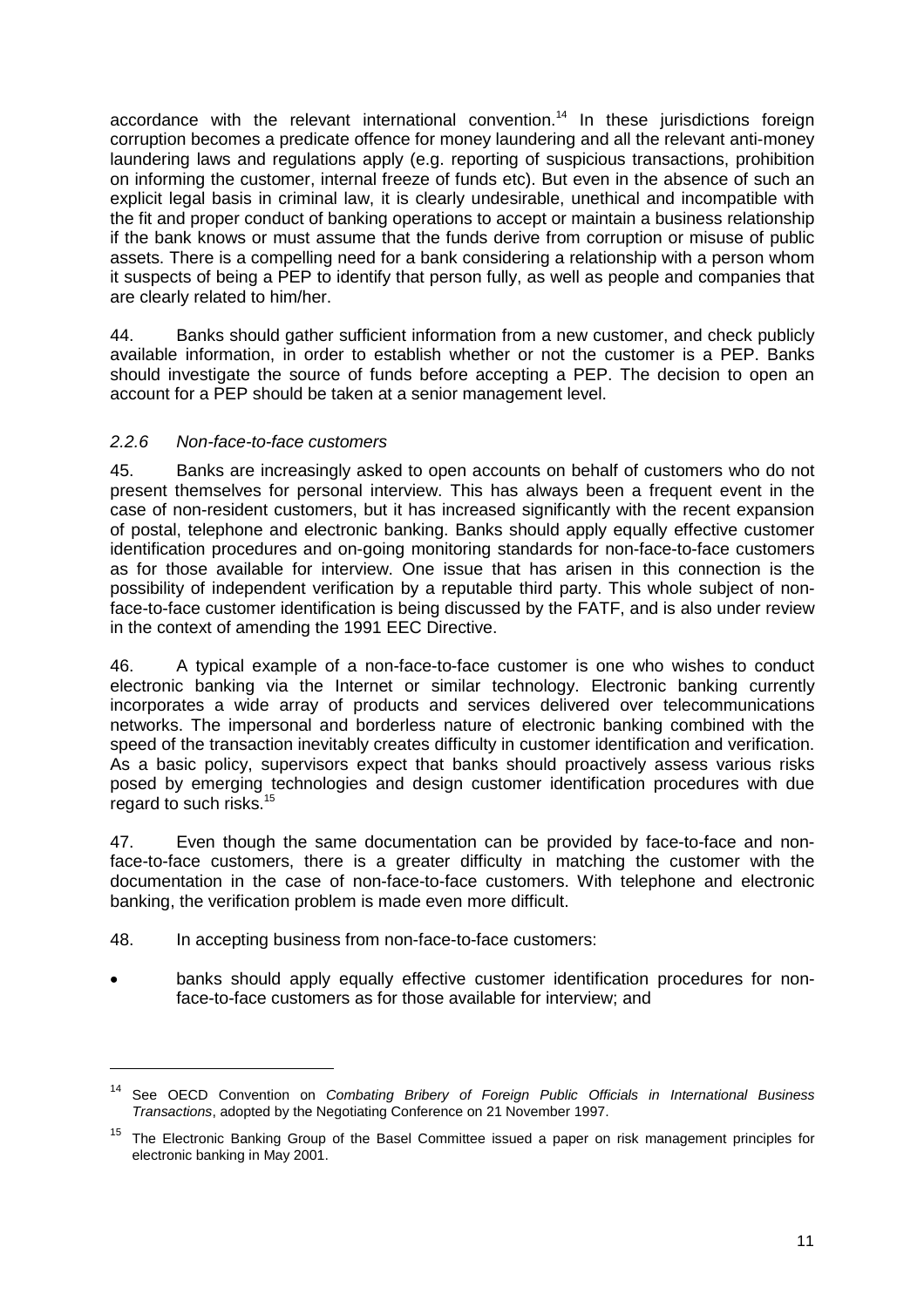there must be specific and adequate measures to mitigate the higher risk.

Examples of measures to mitigate risk include:

- certification of documents presented;
- requisition of additional documents to complement those which are required for face-to-face customers;
- independent contact with the customer by the bank;
- third party introduction, e.g. by an introducer subject to the criteria established in paragraph 36; or
- requiring the first payment to be carried out through an account in the customer's name with another bank subject to similar customer due diligence standards.

#### *2.2.7 Correspondent banking*

49. Correspondent banking is the provision of banking services by one bank (the "correspondent bank") to another bank (the "respondent bank"). Used by banks throughout the world, correspondent accounts enable banks to conduct business and provide services that the banks do not offer directly. Correspondent accounts that merit particular care involve the provision of services in jurisdictions where the respondent banks have no physical presence. However, if banks fail to apply an appropriate level of due diligence to such accounts, they expose themselves to the range of risks identified earlier in this paper, and may find themselves holding and/or transmitting money linked to corruption, fraud or other illegal activity.

50. Banks should gather sufficient information about their respondent banks to understand fully the nature of the respondent's business. Factors to consider include: information about the respondent bank's management, major business activities, where they are located and its money-laundering prevention and detection efforts; the purpose of the account; the identity of any third party entities that will use the correspondent banking services; and the condition of bank regulation and supervision in the respondent's country. Banks should only establish correspondent relationships with foreign banks that are effectively supervised by the relevant authorities. For their part, respondent banks should have effective customer acceptance and KYC policies.

51. In particular, banks should refuse to enter into or continue a correspondent banking relationship with a bank incorporated in a jurisdiction in which it has no physical presence and which is unaffiliated with a regulated financial group (i.e. shell banks). Banks should pay particular attention when continuing relationships with respondent banks located in jurisdictions that have poor KYC standards or have been identified as being "noncooperative" in the fight against anti-money laundering. Banks should establish that their respondent banks have due diligence standards as set out in this paper, and employ enhanced due diligence procedures with respect to transactions carried out though the correspondent accounts.

52. Banks should be particularly alert to the risk that correspondent accounts might be used directly by third parties to transact business on their own behalf (e.g. payable-through accounts). Such arrangements give rise to most of the same considerations applicable to introduced business and should be treated in accordance with the criteria set out in paragraph 36.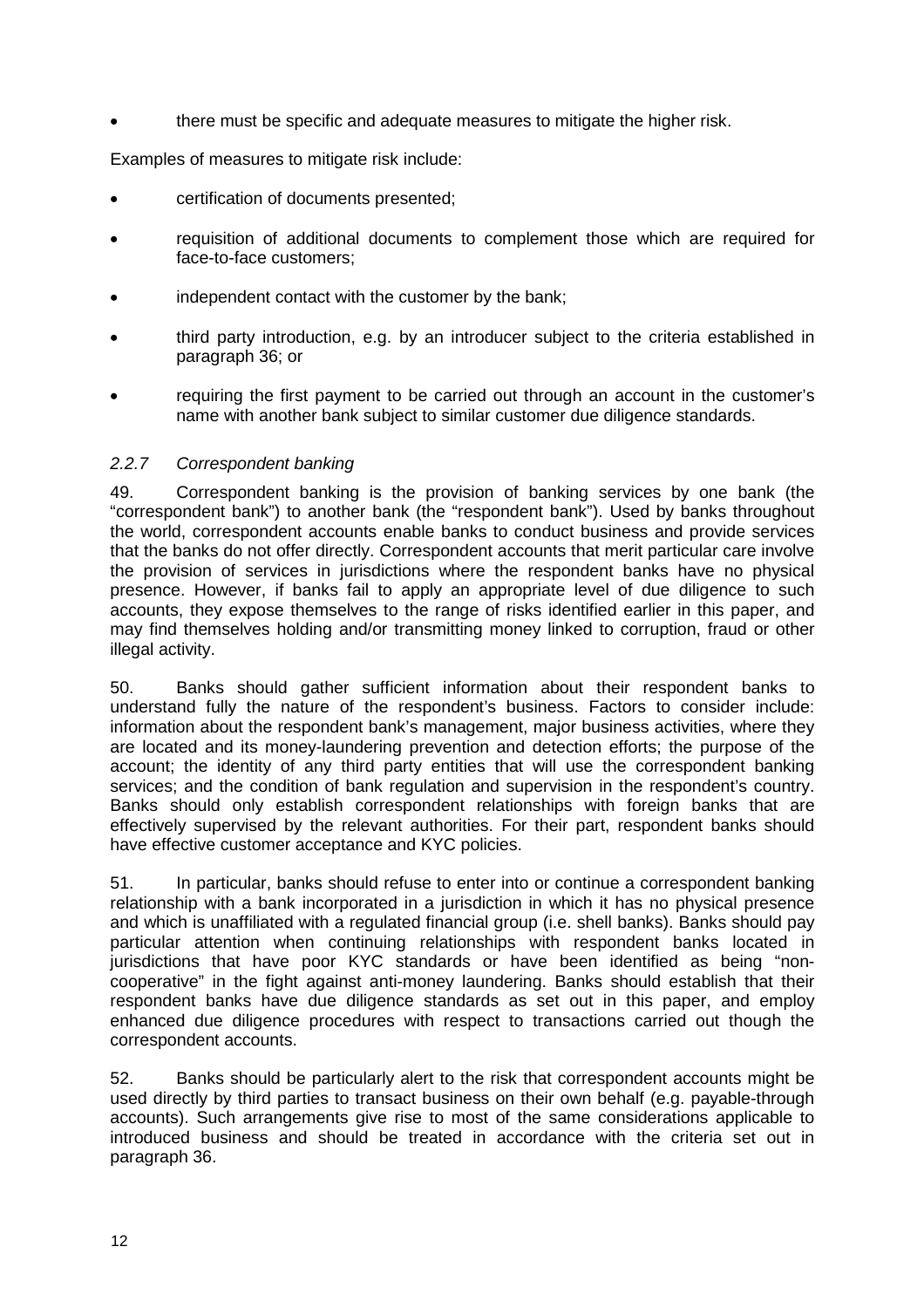#### **3. On-going monitoring of accounts and transactions**

53. On-going monitoring is an essential aspect of effective KYC procedures. Banks can only effectively control and reduce their risk if they have an understanding of normal and reasonable account activity of their customers so that they have a means of identifying transactions which fall outside the regular pattern of an account's activity. Without such knowledge, they are likely to fail in their duty to report suspicious transactions to the appropriate authorities in cases where they are required to do so. The extent of the monitoring needs to be risk-sensitive. For all accounts, banks should have systems in place to detect unusual or suspicious patterns of activity. This can be done by establishing limits for a particular class or category of accounts. Particular attention should be paid to transactions that exceed these limits. Certain types of transactions should alert banks to the possibility that the customer is conducting unusual or suspicious activities. They may include transactions that do not appear to make economic or commercial sense, or that involve large amounts of cash deposits that are not consistent with the normal and expected transactions of the customer. Very high account turnover, inconsistent with the size of the balance, may indicate that funds are being "washed" through the account. Examples of suspicious activities can be very helpful to banks and should be included as part of a jurisdiction's anti-moneylaundering procedures and/or guidance.

54. There should be intensified monitoring for higher risk accounts. Every bank should set key indicators for such accounts, taking note of the background of the customer, such as the country of origin and source of funds, the type of transactions involved, and other risk factors. For higher risk accounts:

- - Banks should ensure that they have adequate management information systems to provide managers and compliance officers with timely information needed to identify, analyse and effectively monitor higher risk customer accounts. The types of reports that may be needed include reports of missing account opening documentation, transactions made through a customer account that are unusual, and aggregations of a customer's total relationship with the bank.
- - Senior management in charge of private banking business should know the personal circumstances of the bank's high risk customers and be alert to sources of third party information. Significant transactions by these customers should be approved by a senior manager.
- - Banks should develop a clear policy and internal guidelines, procedures and controls and remain especially vigilant regarding business relationships with PEPs and high profile individuals or with persons and companies that are clearly related to or associated with them.<sup>16</sup> As all PEPs may not be identified initially and since existing customers may subsequently acquire PEP status, regular reviews of at least the more important customers should be undertaken.

 $\overline{a}$ 

 $16$  It is unrealistic to expect the bank to know or investigate every distant family, political or business connection of a foreign customer. The need to pursue suspicions will depend on the size of the assets or turnover, pattern of transactions, economic background, reputation of the country, plausibility of the customer's explanations etc. It should however be noted that PEPs (or rather their family members and friends) would not necessarily present themselves in that capacity, but rather as ordinary (albeit wealthy) business people, masking the fact they owe their high position in a legitimate business corporation only to their privileged relation with the holder of the public office.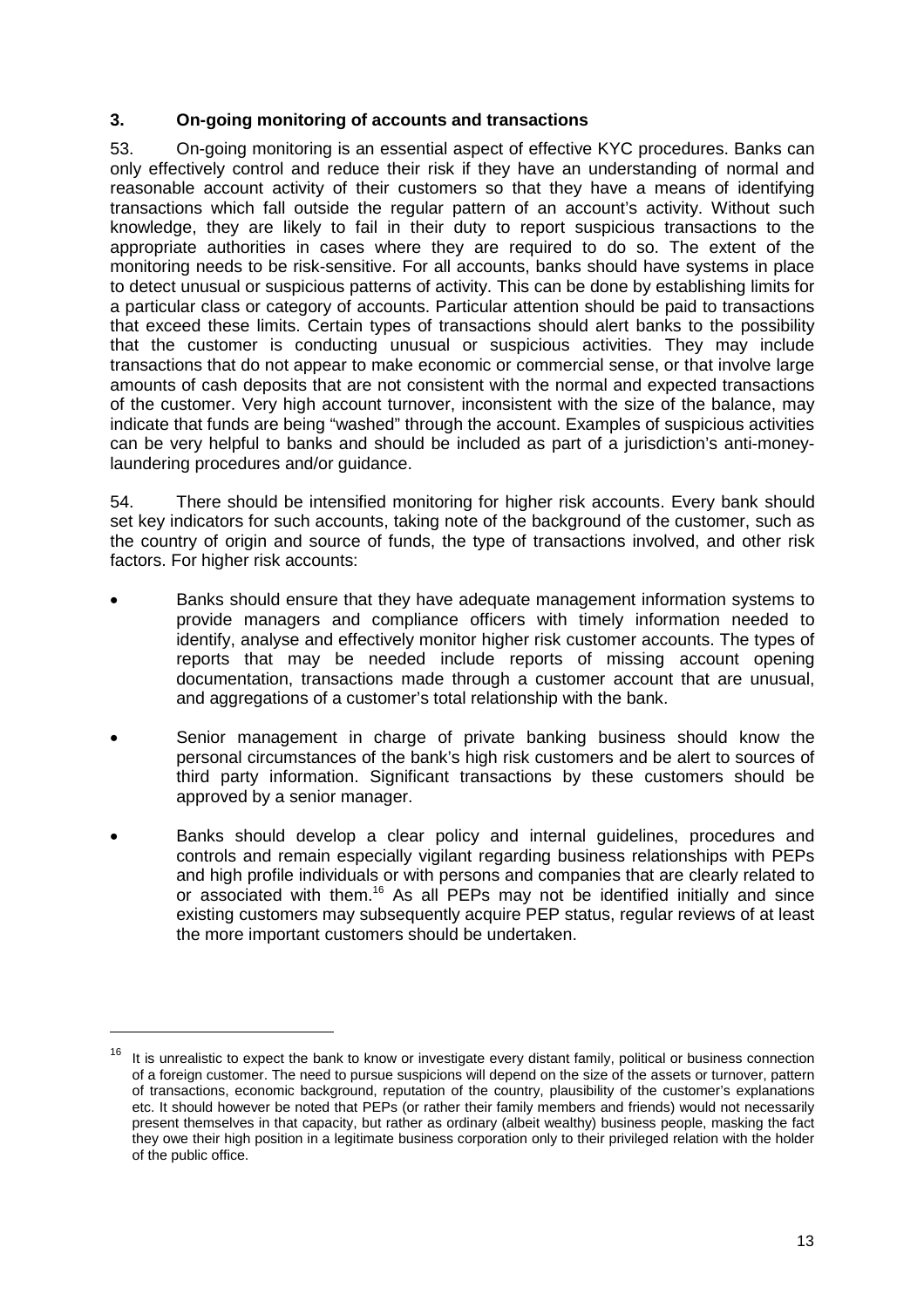#### **4. Risk management**

55. Effective KYC procedures embrace routines for proper management oversight, systems and controls, segregation of duties, training and other related policies. The board of directors of the bank should be fully committed to an effective KYC programme by establishing appropriate procedures and ensuring their effectiveness. Explicit responsibility should be allocated within the bank for ensuring that the bank's policies and procedures are managed effectively and are, at a minimum, in accordance with local supervisory practice. The channels for reporting suspicious transactions should be clearly specified in writing, and communicated to all personnel. There should also be internal procedures for assessing whether the bank's statutory obligations under recognised suspicious activity reporting regimes require the transaction to be reported to the appropriate law enforcement and and/or supervisory authorities.

56. Banks' internal audit and compliance functions have important responsibilities in evaluating and ensuring adherence to KYC policies and procedures. As a general rule, the compliance function should provide an independent evaluation of the bank's own policies and procedures, including legal and regulatory requirements. Its responsibilities should include ongoing monitoring of staff performance through sample testing of compliance and review of exception reports to alert senior management or the Board of Directors if it believes management is failing to address KYC procedures in a responsible manner.

57. Internal audit plays an important role in independently evaluating the risk management and controls, discharging its responsibility to the Audit Committee of the Board of Directors or a similar oversight body through periodic evaluations of the effectiveness of compliance with KYC policies and procedures, including related staff training. Management should ensure that audit functions are staffed adequately with individuals who are wellversed in such policies and procedures. In addition, internal auditors should be proactive in following-up their findings and criticisms.

58. All banks must have an ongoing employee-training programme so that bank staff are adequately trained in KYC procedures. The timing and content of training for various sectors of staff will need to be adapted by the bank for its own needs. Training requirements should have a different focus for new staff, front-line staff, compliance staff or staff dealing with new customers. New staff should be educated in the importance of KYC policies and the basic requirements at the bank. Front-line staff members who deal directly with the public should be trained to verify the identity of new customers, to exercise due diligence in handling accounts of existing customers on an ongoing basis and to detect patterns of suspicious activity. Regular refresher training should be provided to ensure that staff are reminded of their responsibilities and are kept informed of new developments. It is crucial that all relevant staff fully understand the need for and implement KYC policies consistently. A culture within banks that promotes such understanding is the key to successful implementation.

59. In many countries, external auditors also have an important role to play in monitoring banks' internal controls and procedures, and in confirming that they are in compliance with supervisory practice.

## **IV. The role of supervisors**

60. Based on existing international KYC standards, national supervisors are expected to set out supervisory practice governing banks' KYC programmes. The essential elements as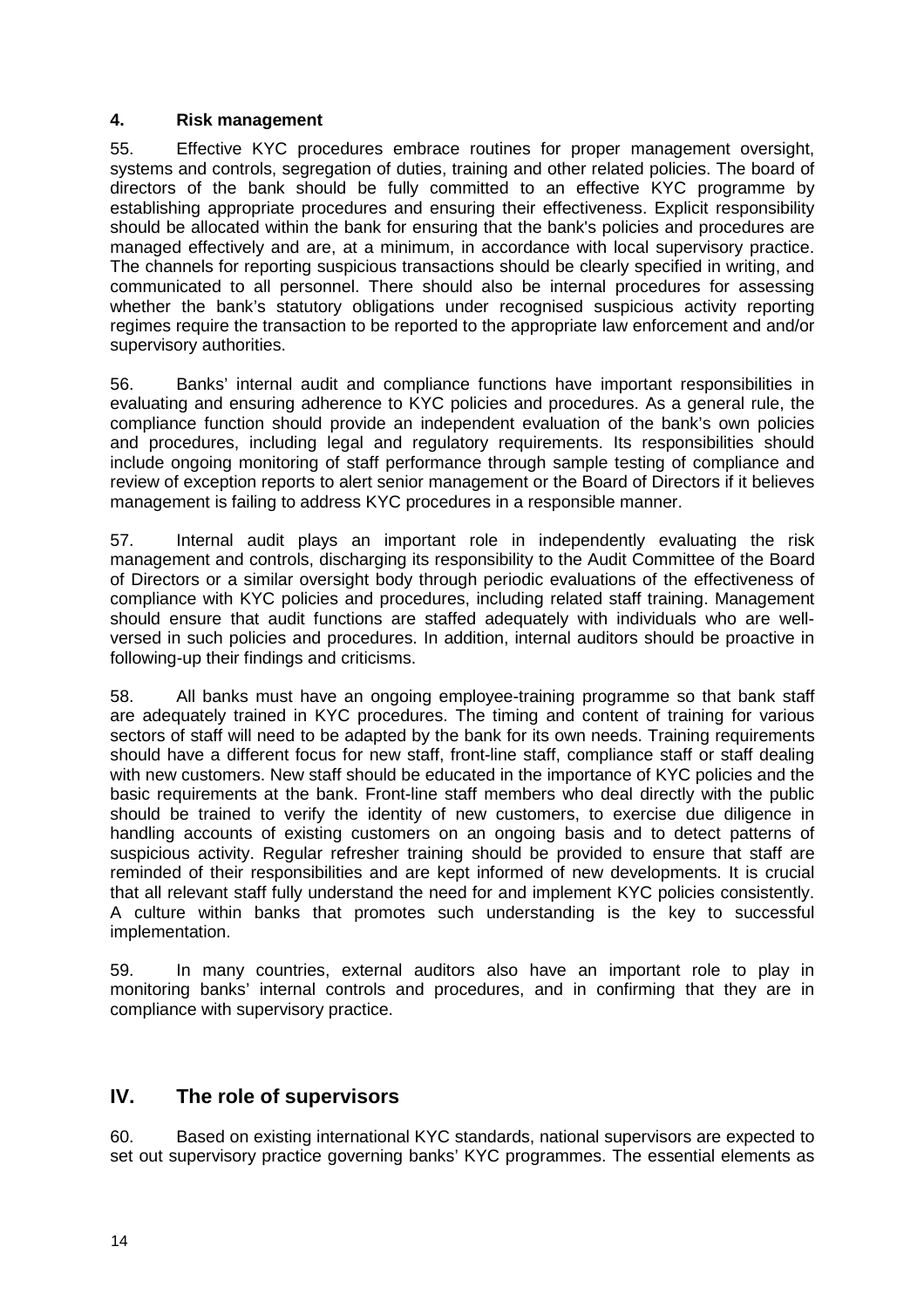presented in this paper should provide clear guidance for supervisors to proceed with the work of designing or improving national supervisory practice.

61. In addition to setting out the basic elements for banks to follow, supervisors have a responsibility to monitor that banks are applying sound KYC procedures and are sustaining ethical and professional standards on a continuous basis. Supervisors should ensure that appropriate internal controls are in place and that banks are in compliance with supervisory and regulatory guidance. The supervisory process should include not only a review of policies and procedures but also a review of customer files and the sampling of some accounts. Supervisors should always have the right to access all documentation related to accounts maintained in that jurisdiction, including any analysis the bank has made to detect unusual or suspicious transactions.

62. Supervisors have a duty not only to ensure their banks maintain high KYC standards to protect their own safety and soundness but also to protect the integrity of their national banking system.<sup>17</sup> Supervisors should make it clear that they will take appropriate action, which may be severe and public if the circumstances warrant, against banks and their officers who demonstrably fail to follow their own internal procedures and regulatory requirements. In addition, supervisors should ensure that banks are aware of and pay particular attention to transactions that involve jurisdictions where standards are considered inadequate. The FATF and some national authorities have listed a number of countries and jurisdictions that are considered to have legal and administrative arrangements that do not comply with international standards for combating money laundering. Such findings should be a component of a bank's KYC policies and procedures.

## **V. Implementation of KYC standards in a cross-border context**

63. Supervisors around the world should seek, to the best of their efforts, to develop and implement their national KYC standards fully in line with international standards so as to avoid potential regulatory arbitrage and safeguard the integrity of domestic and international banking systems. The implementation and assessment of such standards put to the test the willingness of supervisors to cooperate with each other in a very practical way, as well as the ability of banks to control risks on a groupwide basis. This is a challenging task for banks and supervisors alike.

64. Supervisors expect banking groups to apply an accepted minimum standard of KYC policies and procedures to both their local and overseas operations. The supervision of international banking can only be effectively carried out on a consolidated basis, and reputational risk as well as other banking risks are not limited to national boundaries. Parent banks must communicate their policies and procedures to their overseas branches and subsidiaries, including non-banking entities such as trust companies, and have a routine for testing compliance against both home and host country KYC standards in order for their programmes to operate effectively globally. Such compliance tests will also be tested by external auditors and supervisors. Therefore, it is important that KYC documentation is properly filed and available for their inspection. As far as compliance checks are concerned, supervisors and external auditors should in most cases examine systems and controls and look at customer accounts and transactions monitoring as part of a sampling process.

<sup>17</sup> Many supervisors also have a duty to report any suspicious, unusual or illegal transactions that they detect, for example, during onsite examinations.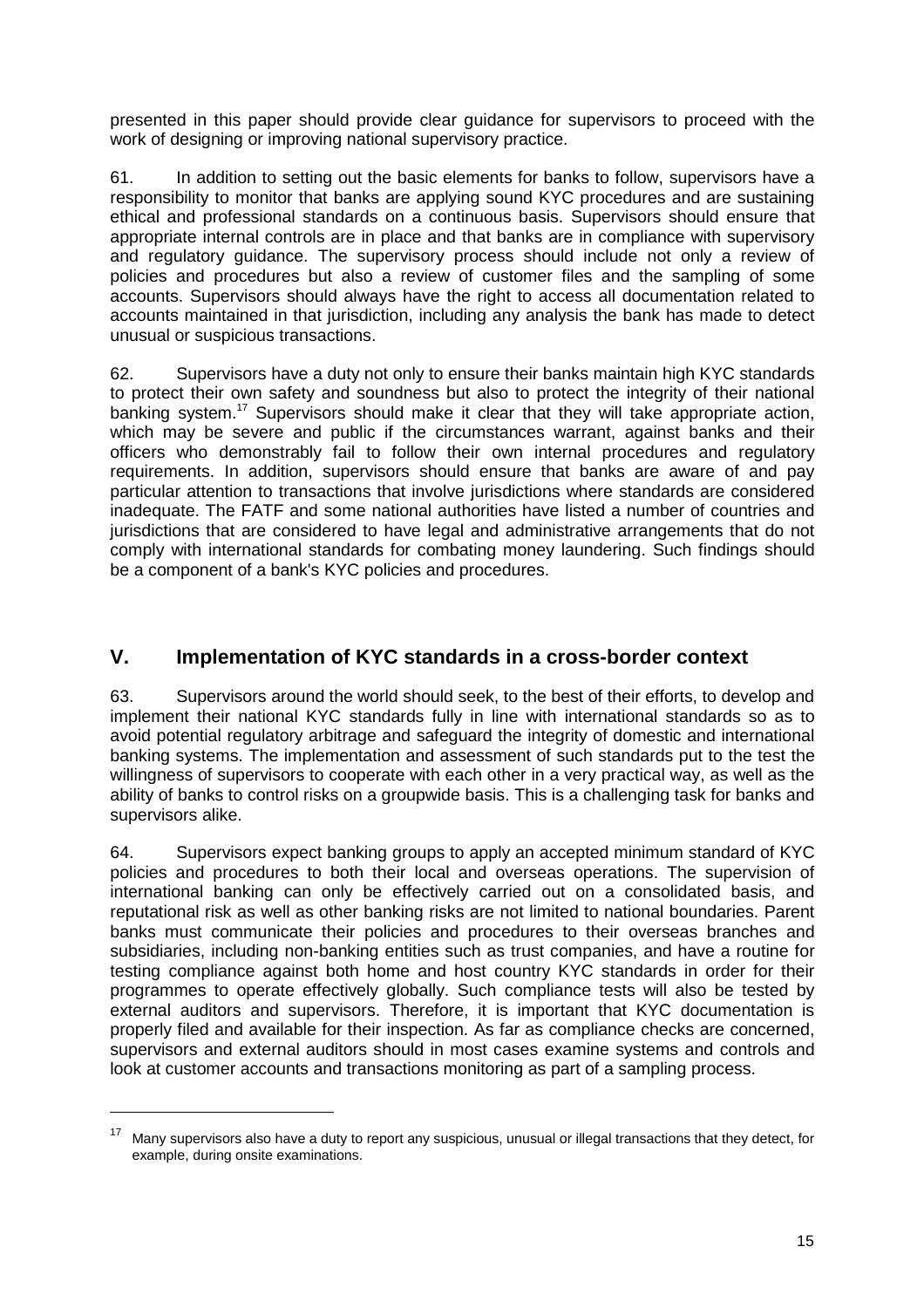65. However small an overseas establishment is, a senior officer should be designated to be directly responsible for ensuring that all relevant staff are trained in, and observe, KYC procedures that meet both home and host standards. While this officer will bear primary responsibility, he should be supported by internal auditors and compliance officers from both local and head offices as appropriate.

66. Where the minimum KYC standards of the home and host countries differ, branches and subsidiaries in the host jurisdictions should apply the higher standard of the two. In general, there should be no impediment to prevent a bank from adopting standards that are higher than the minima required locally. If, however, local laws and regulations (especially secrecy provisions) prohibit the implementation of home country KYC standards, where the latter are more stringent, host country supervisors should use their best endeavours to have the law and regulations changed. In the meantime, overseas branches and subsidiaries would have to comply with host country standards, but they should make sure the head office or parent bank and its home country supervisor are fully informed of the nature of the difference.

67. Criminal elements are likely to be drawn toward jurisdictions with such impediments. Hence, banks should be aware of the high reputational risk of conducting business in these jurisdictions. Parent banks should have a procedure for reviewing the vulnerability of the individual operating units and implement additional safeguards where appropriate. In extreme cases, supervisors should consider placing additional controls on banks operating in those jurisdictions and ultimately perhaps encouraging their withdrawal.

68. During on-site inspections, home country supervisors or auditors should face no impediments in verifying the unit's compliance with KYC policies and procedures. This will require a review of customer files and some random sampling of accounts. Home country supervisors should have access to information on sampled individual customer accounts to the extent necessary to enable a proper evaluation of the application of KYC standards and an assessment of risk management practices, and should not be impeded by local bank secrecy laws. Where the home country supervisor requires consolidated reporting of deposit or borrower concentrations or notification of funds under management, there should be no impediments. In addition, with a view to monitoring deposit concentrations or the funding risk of the deposit being withdrawn, home supervisors may apply materiality tests and establish some thresholds so that if a customer's deposit exceeds a certain percentage of the balance sheet, banks should report it to the home supervisor. However, safeguards are needed to ensure that information regarding individual accounts is used exclusively for lawful supervisory purposes, and can be protected by the recipient in a satisfactory manner. A supervisory purposed, and carried precedently the respective to facilitate information sharing between the two supervisors would be helpful in this regard.

69. In certain cases there may be a serious conflict between the KYC policies of a parent bank imposed by its home authority and what is permitted in a cross-border office. There may, for example, be local laws that prevent inspections by the parent banks' compliance officers, internal auditors or home country supervisors, or that enable bank customers to use fictitious names or to hide behind agents or intermediaries that are forbidden from revealing who their clients are. In such cases, the home supervisor should communicate with the host supervisor in order to confirm whether there are indeed genuine legal impediments and whether they apply extraterritorially. If they prove to be

<sup>18</sup> See the Basel Committee paper *Essential elements of a statement of cooperation between banking supervisors* (May 2001).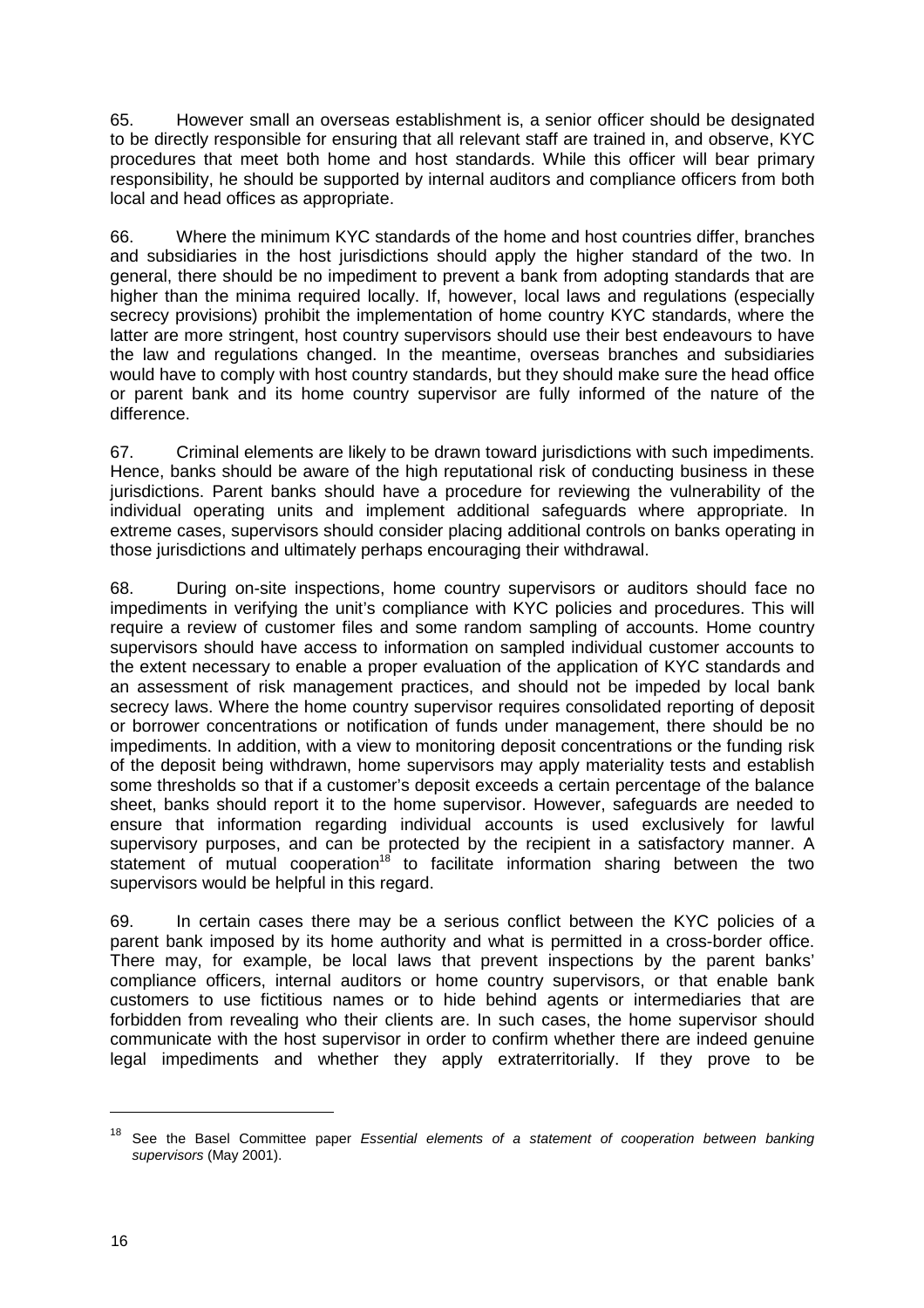insurmountable, and there are no satisfactory alternative arrangements, the home supervisor should make it clear to the host that the bank may decide for itself, or be required by its home supervisor, to close down the operation in question. In the final analysis, any arrangements underpinning such on-site examinations should provide a mechanism that permits an assessment that is satisfactory to the home supervisor. Statements of cooperation or memoranda of understanding setting out the mechanics of the arrangements may be helpful. Access to information by home country supervisors should be as unrestricted as possible, and at a minimum they should have free access to the banks' general policies and procedures for customer due diligence and for dealing with suspicions.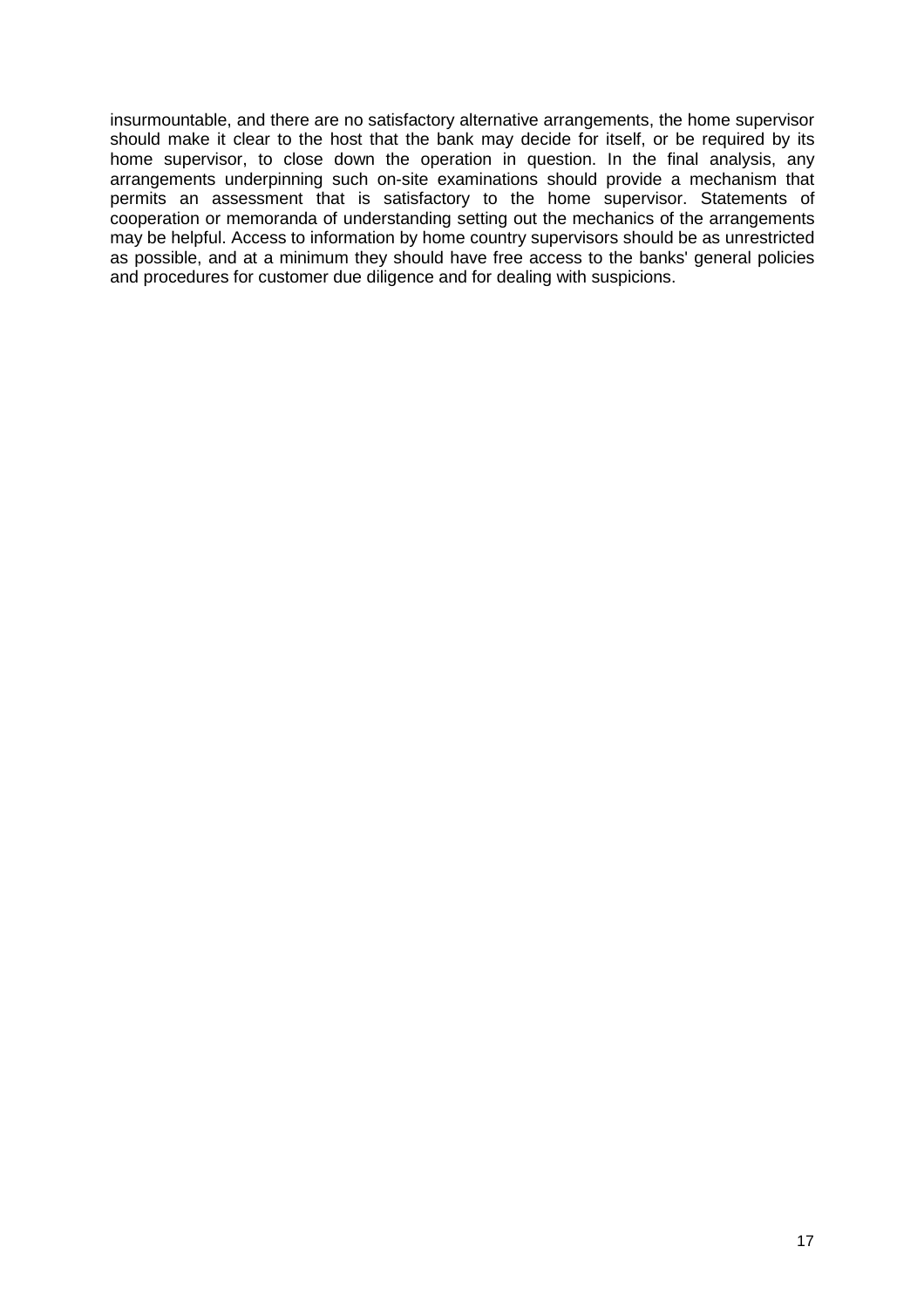# **Annex 1**

# **Excerpts from** *Core Principles Methodology*

**Principle 15:** Banking supervisors must determine that banks have adequate policies, practices and procedures in place, including strict "know-your-customer" rules, that promote high ethical and professional standards in the financial sector and prevent the bank being used, intentionally or unintentionally, by criminal elements.

#### **Essential criteria**

- 1. The supervisor determines that banks have in place adequate policies, practices and procedures that promote high ethical and professional standards and prevent the bank from being used, intentionally or unintentionally, by criminal elements. This includes the prevention and detection of criminal activity or fraud, and reporting of such suspected activities to the appropriate authorities.
- 2. The supervisor determines that banks have documented and enforced policies for identification of customers and those acting on their behalf as part of their antimoney-laundering program. There are clear rules on what records must be kept on customer identification and individual transactions and the retention period.
- 3. The supervisor determines that banks have formal procedures to recognise potentially suspicious transactions. These might include additional authorisation for large cash (or similar) deposits or withdrawals and special procedures for unusual transactions.
- 4. The supervisor determines that banks appoint a senior officer with explicit responsibility for ensuring that the bank's policies and procedures are, at a minimum, in accordance with local statutory and regulatory anti-money laundering requirements.
- 5. The supervisor determines that banks have clear procedures, communicated to all personnel, for staff to report suspicious transactions to the dedicated senior officer responsible for anti-money laundering compliance.
- 6. The supervisor determines that banks have established lines of communication both to management and to an internal security (guardian) function for reporting problems.
- 7. In addition to reporting to the appropriate criminal authorities, banks report to the supervisor suspicious activities and incidents of fraud material to the safety, soundness or reputation of the bank.
- 8. Laws, regulations and/or banks' policies ensure that a member of staff who reports suspicious transactions in good faith to the dedicated senior officer, internal security function, or directly to the relevant authority cannot be held liable.
- 9. The supervisor periodically checks that banks' money laundering controls and their systems for preventing, identifying and reporting fraud are sufficient. The supervisor has adequate enforcement powers (regulatory and/or criminal prosecution) to take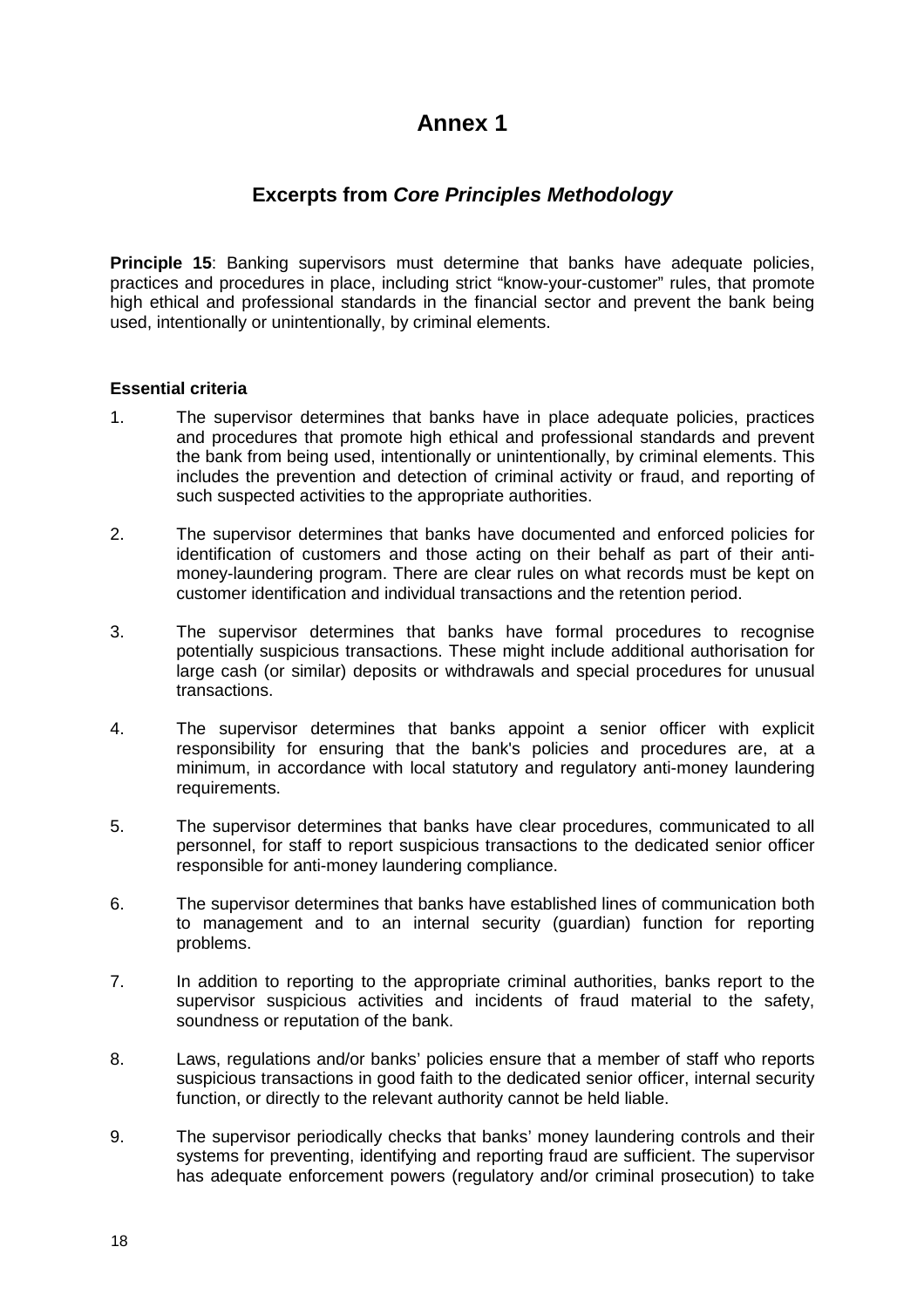action against a bank that does not comply with its anti-money laundering obligations.

- 10. The supervisor is able, directly or indirectly, to share with domestic and foreign financial sector supervisory authorities information related to suspected or actual criminal activities.
- 11. The supervisor determines that banks have a policy statement on ethics and professional behaviour that is clearly communicated to all staff.

#### **Additional criteria**

- 1. The laws and/or regulations embody international sound practices, such as compliance with the relevant forty Financial Action Task Force Recommendations issued in 1990 (revised 1996).
- 2. The supervisor determines that bank staff is adequately trained on money laundering detection and prevention.
- 3. The supervisor has the legal obligation to inform the relevant criminal authorities of any suspicious transactions.
- 4. The supervisor is able, directly or indirectly, to share with relevant judicial authorities information related to suspected or actual criminal activities.
- 5. If not performed by another agency, the supervisor has in-house resources with specialist expertise on financial fraud and anti-money laundering obligations.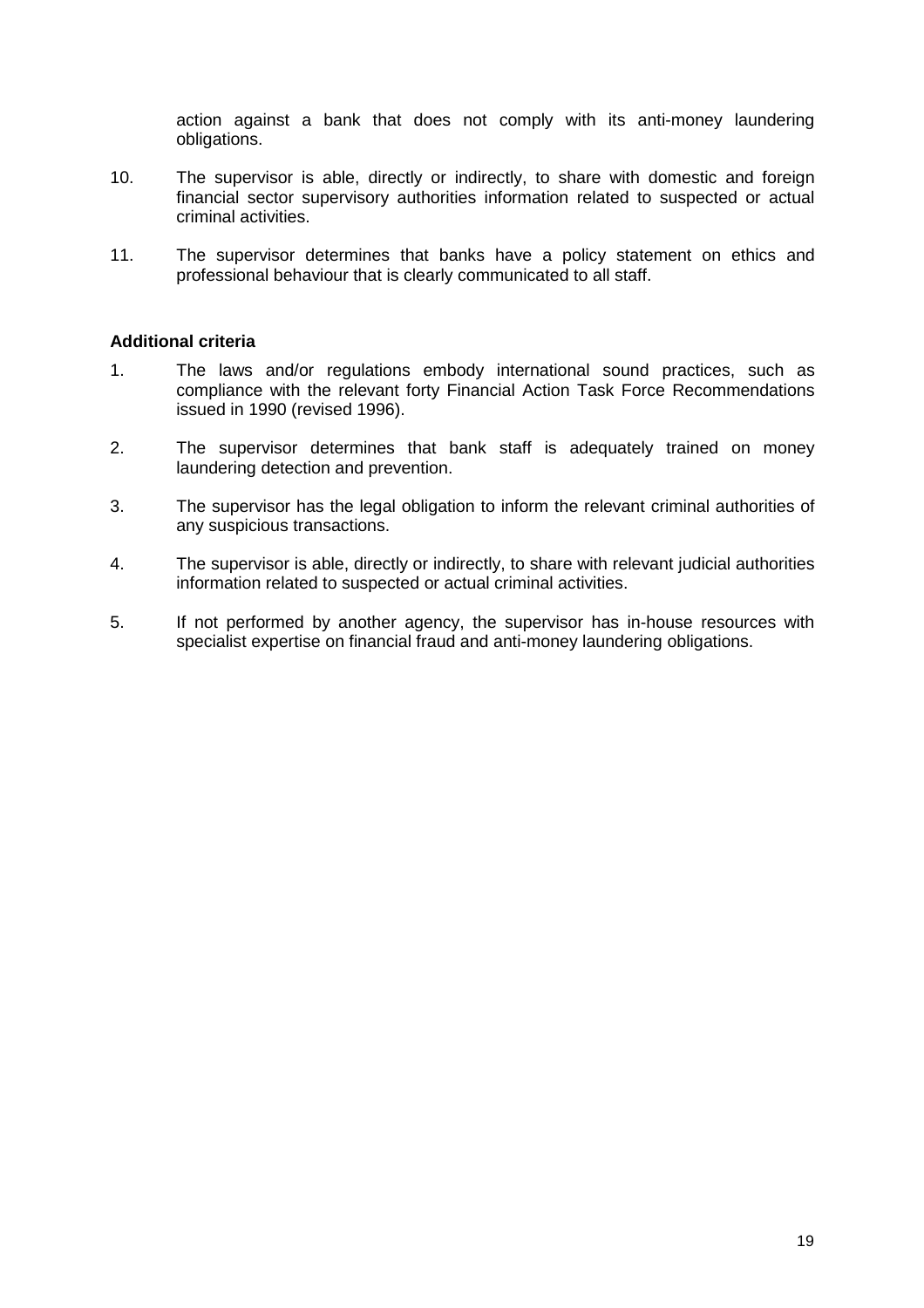# **Annex 2**

# **Excerpts from FATF recommendations**

## **C. Role of the financial system in combating money laundering**

#### **Customer Identification and Record-keeping Rules**

10. Financial institutions should not keep anonymous accounts or accounts in obviously fictitious names: they should be required (by law, by regulations, by agreements between supervisory authorities and financial institutions or by self-regulatory agreements among financial institutions) to identify, on the basis of an official or other reliable identifying document, and record the identity of their clients, either occasional or usual, when establishing business relations or conducting transactions (in particular opening of accounts or passbooks, entering into fiduciary transactions, renting of safe deposit boxes, performing large cash transactions).

 In order to fulfil identification requirements concerning legal entities, financial institutions should, when necessary, take measures:

- (i) to verify the legal existence and structure of the customer by obtaining either from a public register or from the customer or both, proof of incorporation, including information concerning the customer's name, legal form, address, directors and provisions regulating the power to bind the entity.
- (ii) to verify that any person purporting to act on behalf of the customer is so authorised and identify that person.
- 11. Financial institutions should take reasonable measures to obtain information about the true identity of the persons on whose behalf an account is opened or a transaction conducted if there are any doubts as to whether these clients or customers are acting on their own behalf, for example, in the case of domiciliary companies (i.e. institutions, corporations, foundations, trusts, etc. that do not conduct any commercial or manufacturing business or any other form of commercial operation in the country where their registered office is located).
- 12. Financial institutions should maintain, for at least five years, all necessary records on transactions, both domestic or international, to enable them to comply swiftly with information requests from the competent authorities. Such records must be sufficient to permit reconstruction of individual transactions (including the amounts and types of currency involved if any) so as to provide, if necessary, evidence for prosecution of criminal behaviour.

 Financial institutions should keep records on customer identification (e.g. copies or records of official identification documents like passports, identity cards, driving licenses or similar documents), account files and business correspondence for at least five years after the account is closed.

 These documents should be available to domestic competent authorities in the context of relevant criminal prosecutions and investigations.